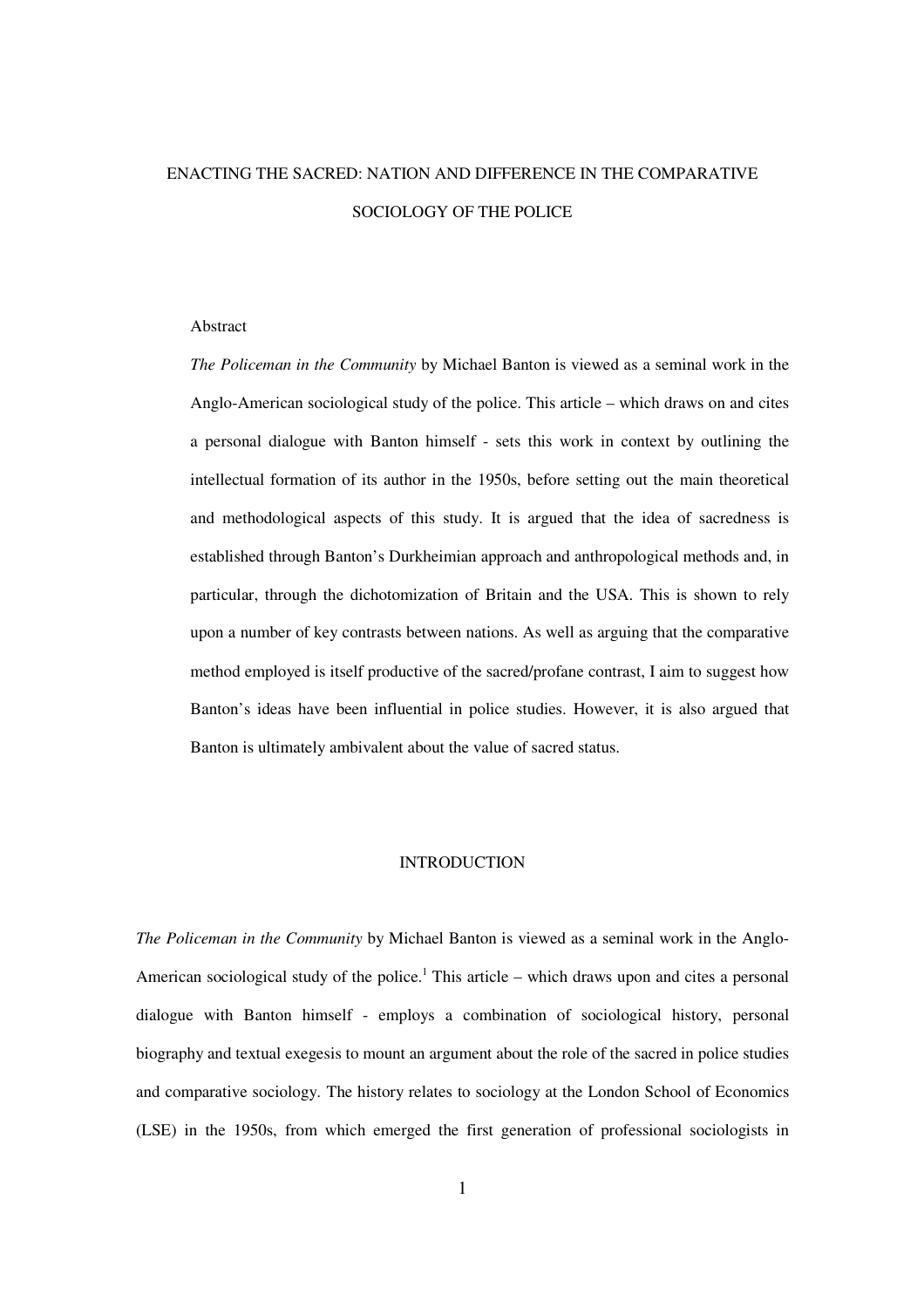Britain. Indeed the LSE plays a central role in the formation of British sociology, as the first institution where sociology was taught.<sup>2</sup> The personal biography and textual analysis are both linked to one member of that generation, Michael Banton. Best known for his extensive work in the area of ethnic and racial studies,<sup>3</sup> Banton is less widely recognized for one of his earlier books, *The Policeman in the Community*, published in 1964. Yet, in the field of police studies, and specifically the sociology of the police, his work is often cited as significant. It has even been seen as marking the inception of the sociological study of the police, where it has been hailed as the 'the first study of policing by an academic social scientist in Britain, and virtually the first in the world'.<sup>4</sup> It has been called a 'pioneering sociological study' and 'a significant starting point for the British police research tradition',<sup>5</sup> and hailed as the book that laid 'one of the foundation stones of the sociology of the police'.<sup>6</sup> Although there was no uniform or unanimous acclaim for it at the time it was published, there is little doubt that subsequent Anglo-American scholars have seen it as an important book, perhaps even a classic.

In the book, Banton drew on the Durkheimian version of sacredness, and the sacred/profane dichotomy, to account for what he saw as the very different attitudes to and status of the police in Britain and in the USA. I trace the theory and method of *The Policeman in the Community* as a way of examining how the idea of sacred status is sociologically produced. My title draws on Law and  $Urry^7$  who advance the view that the social sciences help to make or enact the very worlds they claim to be describing. In particular, they maintain that social research methods are performative in that they have effects and bring into being what they depict. To say that the social sciences produce or 'make up' social worlds does not amount to a denial of reality, or to see it as only an effect of method. Rather reality is a relational effect, which the social sciences contribute to through charting worlds made up of discrete entities. It is my contention that this is what Banton's use of the sacred/profane dichotomy does, and that is what I aim to show here.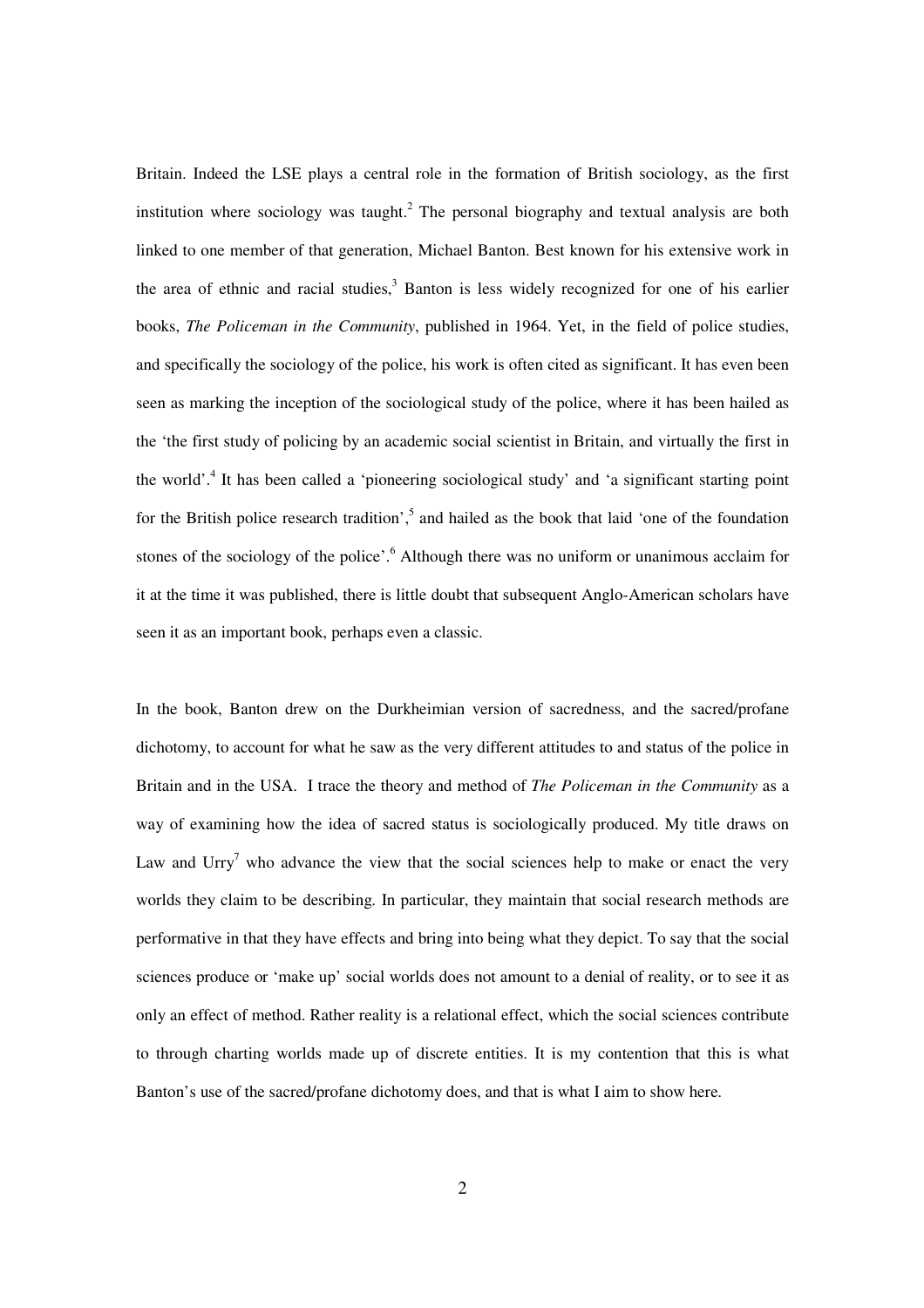Criticisms of Durkheim's conceptualisation of the sacred date back to the publication of the *Elementary Forms of Religious Life* itself. It has been questioned on both theoretical and methodological grounds, and some have doubted whether it is of any value at all.<sup>8</sup> Nevertheless, it has proved to be a remarkably resilient idea, recurring in many debates and used as a staple element of teaching in sociology and anthropology. The pre-eminence of the Durkheimian approach has overridden other ways of approaching the sacred, for example through Freudian psychoanalysis and in fields such as critical legal studies.<sup>9</sup> The idea of the sacred as something set apart and inviolable is characteristic of Durkheim's fondness for dichotomization. That is precisely why the sacred/profane has been treated as problematic and as untenable by analysts who argue that it is not a true duality, and some have tried to complete it by drawing on an implicit third category – the mundane. $^{10}$ 

Following Durkheim, Banton says that he thinks of the socially sacred as 'that which is set apart and treated both as intrinsically good and as dangerous'. He says, 'I speak of sacredness in sociological terms and I refer to the way people behave towards policemen'.<sup>11</sup> The police are set apart by regulations governing private conduct, plus other limitations (for example, involvement in politics). They are intrinsically good because they symbolise social order, but dangerous because people prefer to keep their distance from police officers - they stand in a position akin to the church and the monarchy in Britain. Thus, the sacred is both venerated and feared. Banton directly compares the police officer to a priest: 'while the role of the priest is in a similar fashion set apart and sacralized, its incumbents are perceived as human beings. People like commenting upon the human characteristics and failings of the priests as well as policemen, as if they felt reassured by these signs that they are no different from anyone else'.<sup>12</sup> However, a concern with or an interest in the failings of police officers and of priests may be due to cynicism, or a view of their essentially mundane character. This reinforces the view that the mundane is rationally a third element that cuts across the sacred-profane dichotomy.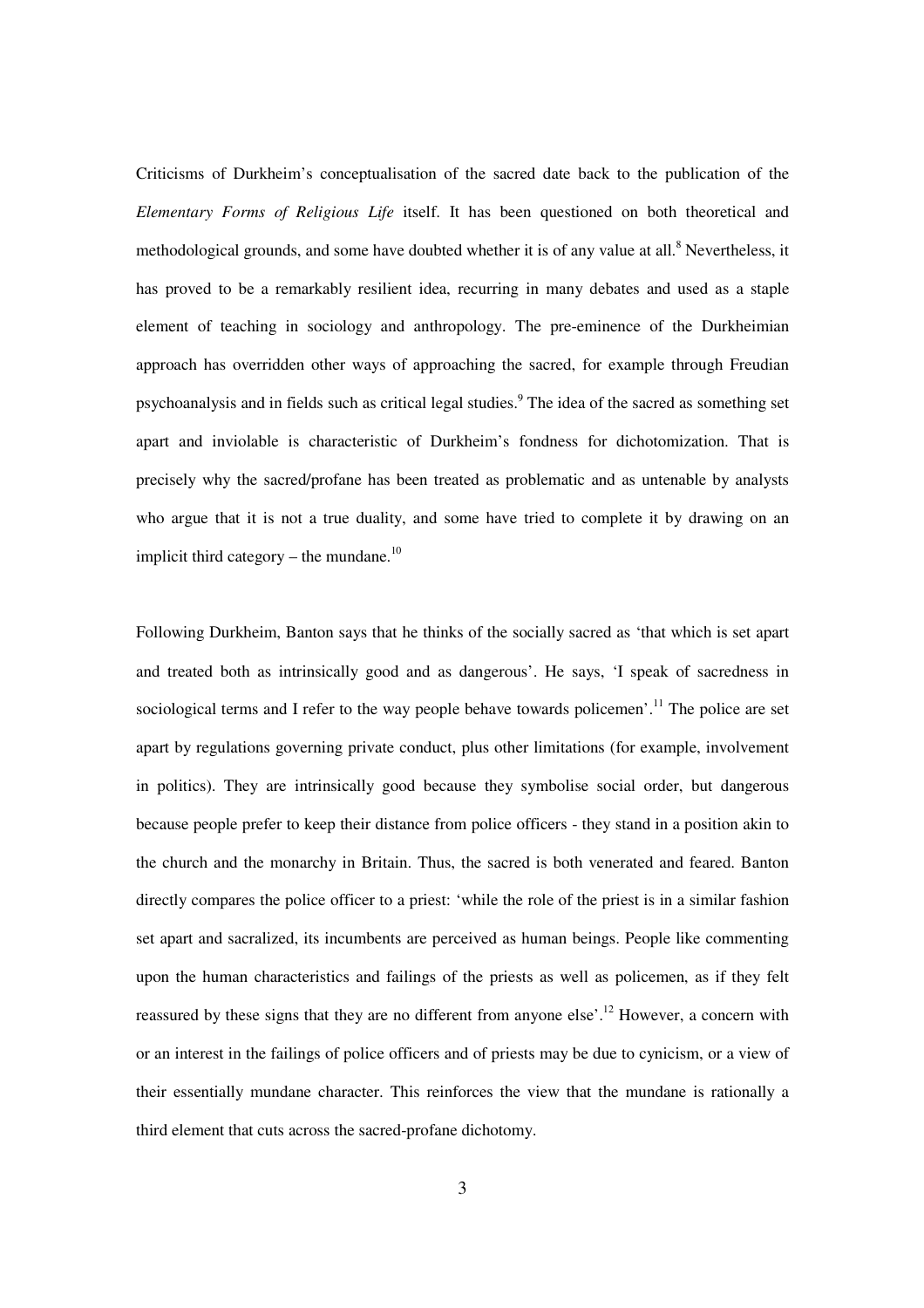Although I suggest later that Banton ends up with a rather ambivalent view of sacredness, generally I am arguing against an interpretation of the sacred derived from his work which has particular implications, even though these not fully explicit in the text itself. Broadly, that reading is one which sees the sacred as something of the past that is being over run by the profane forces of modernity. In police sociology this is more pronounced by others where the police's 'fall from grace' – their politicisation and now mundane rather than sacred status - is a viewed as a consequence of 30 years of social and economic decline.<sup>13</sup> This is characteristic of the 'cultural pessimism' observed by Bennet<sup>14</sup> in which various forms of difference can be seen as, at best, accompanying social decline, or at worst, as the cause of it. It contains a sense that the police (and, emblematically, society itself) have 'fallen' from a semi-golden age of consensus and social integration. This imbues the sacred with nostalgia and makes it seem conservative, antiquated and even anti-modern.

# METHOD AND THEORY

To contextualise the discussion of methods and theory in *The Policeman in the Community* and the criticisms made of it, I briefly place the author and the work. Banton has recently described some of his early work and influences.<sup>15</sup> For current purposes, it is useful to add to that only a brief section about his student days. Banton is one of the so-called golden generation of undergraduates from the LSE in the late 1940s who went on to become leading British sociologists. The main chronicler of this cohort and their time at LSE is A.H. Halsey. He says that a 'confused sociological inheritance'<sup>16</sup> was offered to the 1950 graduates. He characterises LSE sociology as a nineteenth century debate between statistical empiricism and evolutionism. Banton too expresses frustration with Morris Ginsberg's Theories and Methods course for concentrating too much on society and biology and leaving little time for Durkheim and Weber. There was little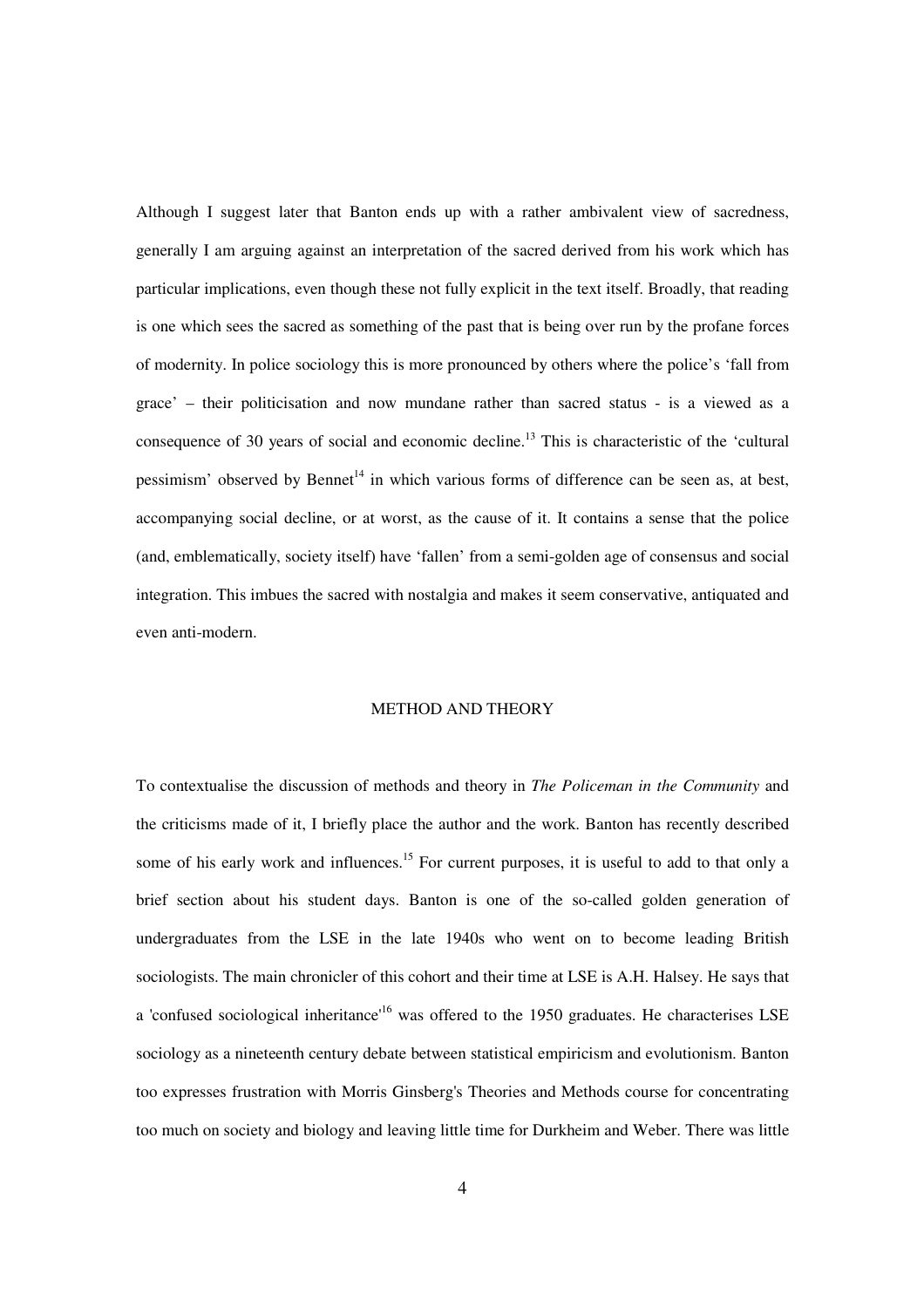discussion of Marx. Bulmer<sup>17</sup> points out that people like Ginsberg were more social philosophers than empirical social scientists. Indeed, there was even disdain for empirical research, which was more likely to be found in Anthropology.

At LSE, only Edward Shils emphasised the importance of European social theory, particularly Durkheim and Weber. Halsey comments that Shils, along with David Glass, provided the spur to academic aspiration by conveying the idea that 'sociological research was a living practice as well as a hallowed tradition'.<sup>18</sup> Shils himself pointed out that the post-war cohort were 'the first generation of a real British sociology'.<sup>19</sup> Berating sociologists of the period before, he says they were more interested in societies other than their own, a failing he puts down to an 'inability to embrace the conditions and state of mind of one's fellow man through personal contact and imagination, impelled by curiosity'.<sup>20</sup> Banton also felt the influence of Shils who encouraged him to study anthropology and he notes that, 'As an undergraduate…. I had been attracted by the bottom-up approach in social anthropology and in the field studies of some United States sociologists. Yet most of the teaching in sociology was based on large-scale generalizations about society and relied on a top-down approach'.<sup>21</sup> Perhaps because of the confused inheritance noted by Halsey, the widely discussed analysis of the coronation of the Queen by Shils and Young,<sup>22</sup> which draws on the idea of sacredness, finds no place in Banton. Banton says that though he was aware of Shils' use of the sacred he did not make a connection between that and his study of the police.

Banton says that his research on the police was motivated by a wish to study a relatively closed but nonetheless central institution that had not hitherto been of interest to sociologists. He begins with the observation that, 'Very many people indeed seem to be interested in the police, and the fascination of this occupation must reflect its very central position in our way of life;<sup>23</sup> it was 'an institution working well', a perhaps telling observation that placed greater weight on the police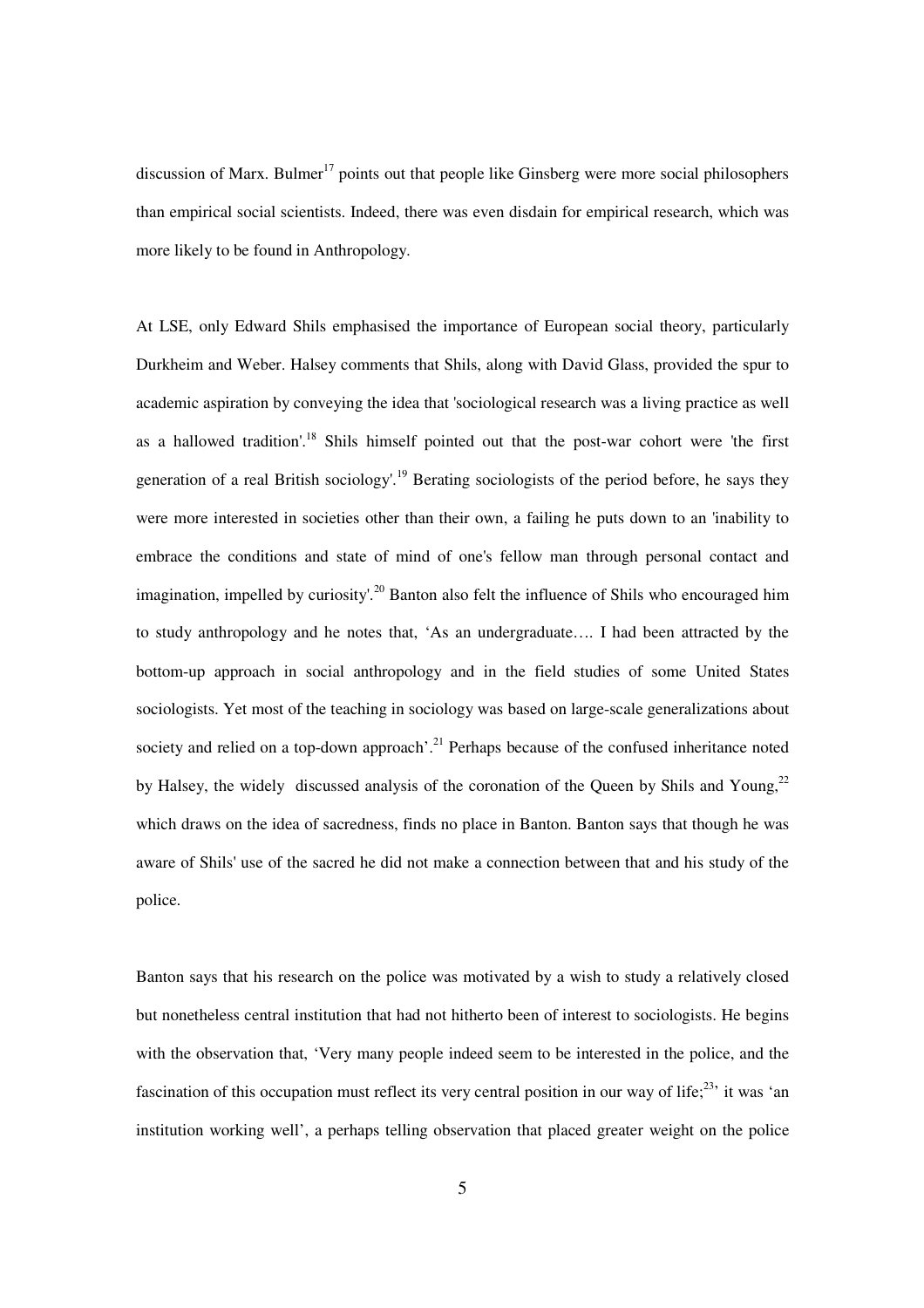role in social integration rather than questions of power and accountability.<sup>24</sup> By the time of its publication in 1964, such issues had become more prominent and there were press stories of police brutality as well as publicity about low levels of police pay, which led to the appointment of a Royal Commission on the police. The Commission's public opinion poll found that 42% of the public thought policemen took bribes and  $34\%$  believed that they used unfair methods,<sup>25</sup> neither of which fits the sense of a sacred institution. However, Banton criticises the Commission for relying too much on the public opinion poll, and he set out to produce a sociological account that took a broader outlook.

The approach of the book flows from a view of the police as both a successful and as a closed institution (Banton had been advised that access to the police would be difficult). Alongside the original fieldwork in Scotland in 1960, *The Policeman in the Community* became a comparative study when Banton spent some time teaching at MIT (Massachusetts Institute of Technology), which supported short periods of research in North Carolina and in Atlanta, Georgia. If the work was not explicitly planned as a cross-national comparison, Banton does signal that it was a comparative study in other respects. He says that his work is 'a study in occupational sociology... there is no reason to doubt that the comparative study of occupations may reveal many relationships of theoretical interest and of practical significance'.<sup>26</sup> The substantive text, however, makes almost no comparison between the police and other occupations. Two points of possible comparison from the sociology of occupations in Britain would have been the emerging studies of coalminers<sup>27</sup> and of fishermen.<sup>28</sup> While Banton was aware of these studies, he is doubtful whether they would have been significant for his work. Nonetheless, one missed opportunity was a comparison of the degree of isolation of police officers with these other occupations.

The methods employed had the stated aim of collecting basic information on the most visible and accessible parts of the police organisation and to establish what ordinary officers actually did.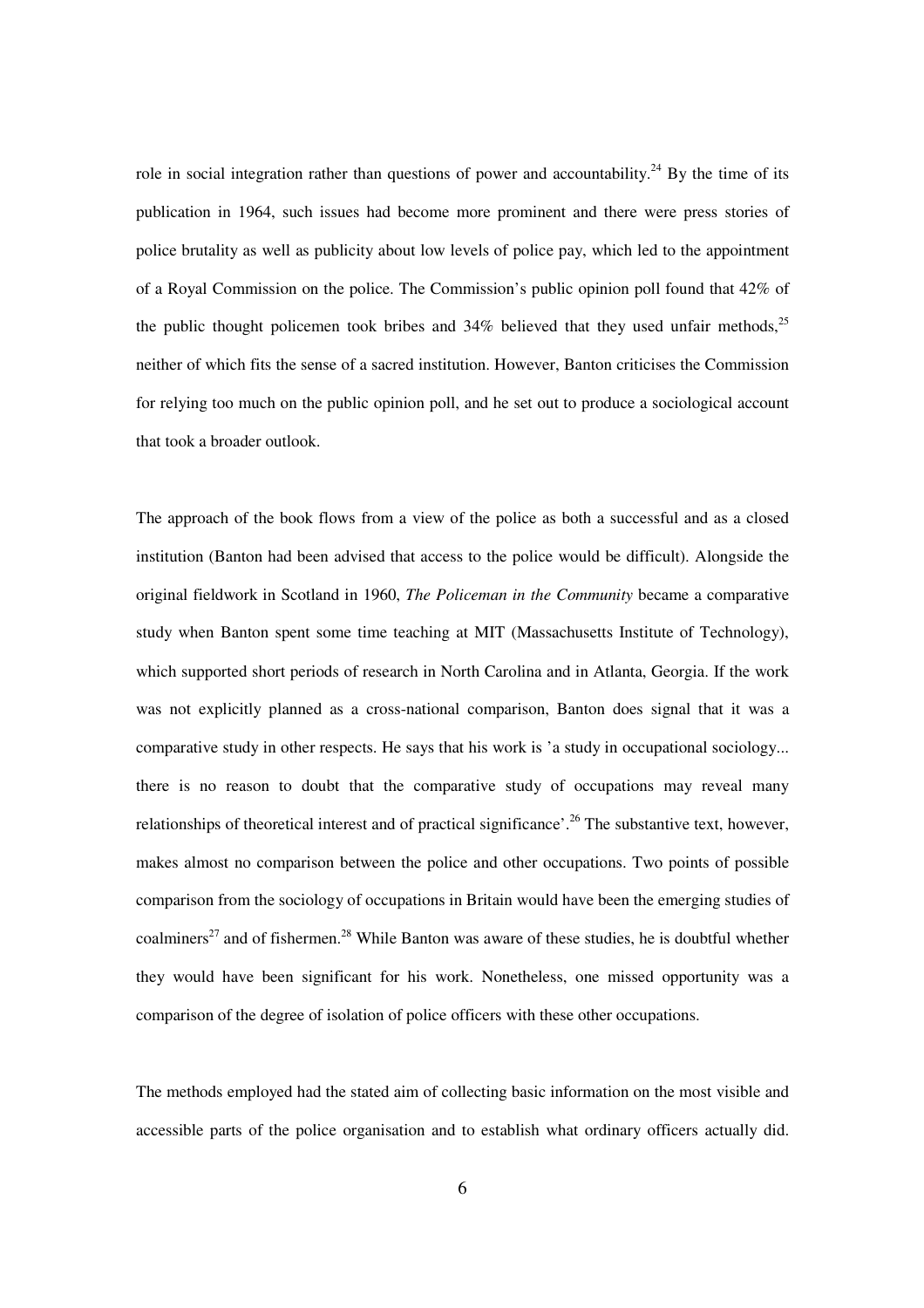Banton says that it seemed sensible to do this because little was known about the police at the time and he felt there was a need for descriptive data to identify the problems. Thus, he tried to 'clarify what the ordinary policeman did most of the time and how he did it.... [and to compile a] systematic examination of the commonplace events of everyday behaviour.' (1964: x) In 1960 he conducted eight group discussions with sergeants at the Scottish Police College, with the aim of exploring 'differences in the social position of policemen working in country districts and the city and to see what effect these differences had upon their job satisfaction'. (1964: xi) Later he interviewed police recruits to 'get some impression of what they expected [of the job]' (1964: xi). Finally there was a study of the organisation of an urban division, which consisted of an activity survey that was undertaken specifically for Banton's research. There was also some observational work, which Banton estimates at about 30 hours in total.<sup>29</sup>

Banton received more 'open-ended' co-operation from police departments in the USA and probably as a result the bulk of his observational research findings relate to that.<sup>30</sup> He estimates the time spent with the US police as around 200-250 hours. While he never refers to this as participant observation, it seems to be the major source of his descriptions of policing in the US chapters rather than interviews or questionnaires. He says, 'At the Scottish Police College I conducted group discussions which were recorded on tape and transcribed. A survey of two days activities was conducted in C division of Edinburgh City Police, as explained on p.12 [of the book] this was specifically for my research. I spent a little while out on patrol with police, perhaps thirty hours in total; I did no formal interviewing of individual policemen either in Scotland or in the USA'. Observation was therefore more extensive in the USA and this undoubtedly shaped Banton's perceptions of the different role and status of the police in the US, especially when compared to the more formal position in Scotland. The particular difference in observational work is significant because it unbalances the methodology and creates a space between the two countries; it is in this space that the sacred emerges.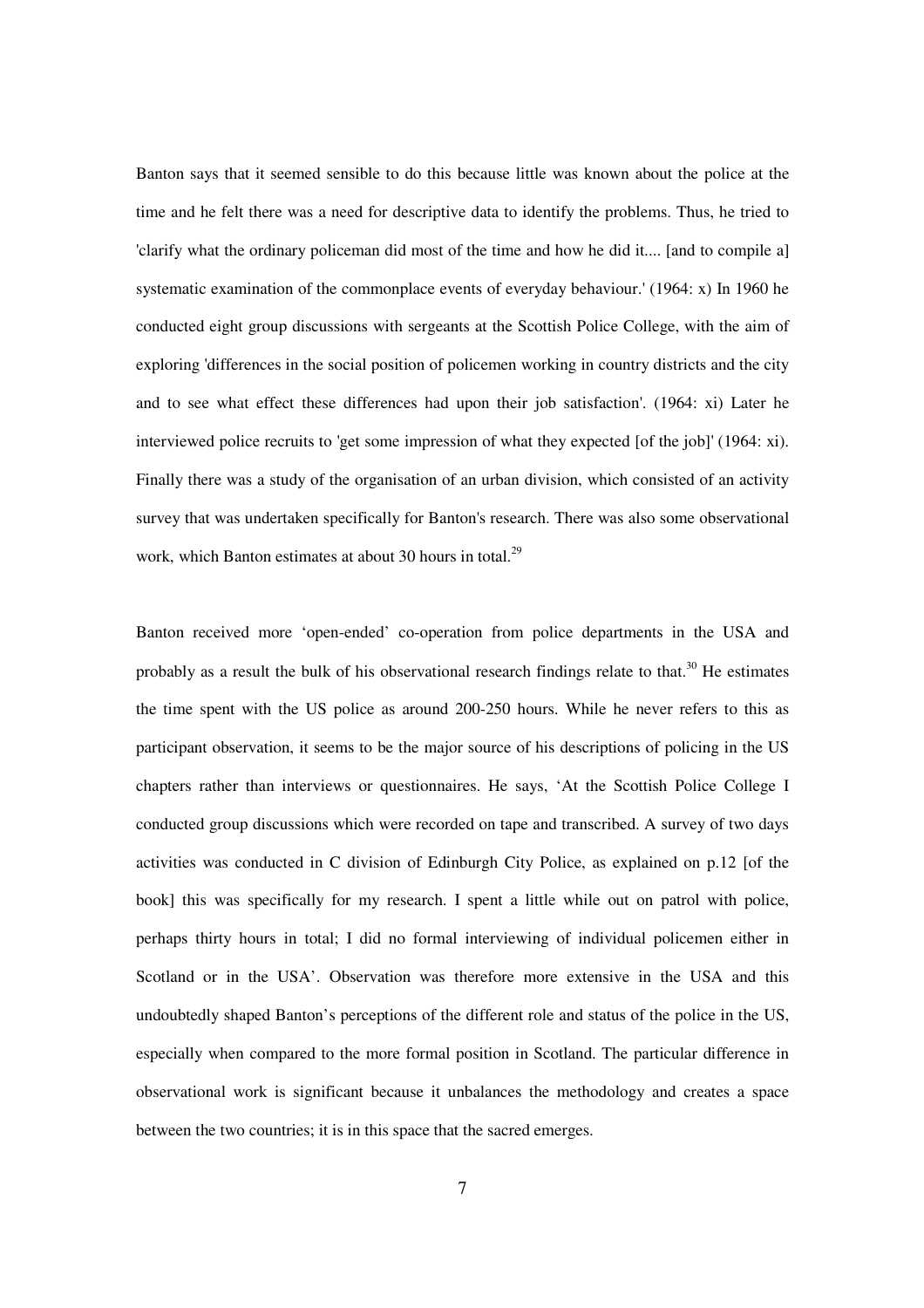Banton's findings and experiences with the Scottish police could have led him to terms other than sacredness. For example, they might have been described as 'closed' and the public view of them as 'respected' or 'valued'. Banton does not agree with this view and that is why the much greater observational time spent with US officers is important to my argument. Differences in interpersonal relations between the police and members of the public shaped his view of the sacred/profane character of police work: As he says, 'My impressions of the job's profane character were probably drawn quite a lot from how policemen talked of their office and their attitude towards, e.g., getting a free or a cheap coffee in a cafe. A higher standard was expected of police in Scotland, by both the public and the police themselves because the two sets of expectations interacted'.

Theoretically, role theory was central to the conception of the study (indeed the following year Banton published a book on *Roles*<sup>31</sup>). As we saw in an earlier comment about social position, Banton's orientation was to identify the relationship between private and occupational roles: 'A man's occupation is coming to be the role which most determines his other roles and his position in society. It is often of particular significance for his wife...' (1964: xiii). He draws from this that it is the policeman's participation in society that most effects styles of working. The stress upon roles is twinned with ideas about social control and social density. Social control, Banton argues, depends on more than the police. It relies on many agencies as well as informal controls. 'The only long-term solution to the problem of police discretion is for the police and the public to share the same norms of propriety. Some modern tendencies, as I have indicated earlier, are making this ideal more and more difficult to realize.' (1964: 146) He argues that denser social relations exist in villages and small communities, where greater inter-personal contact also leads to more role definition (for instance, conventions about proper behaviour for married women). Conversely, less dense social relations occur in cities, with less inter-personal contact. Thus,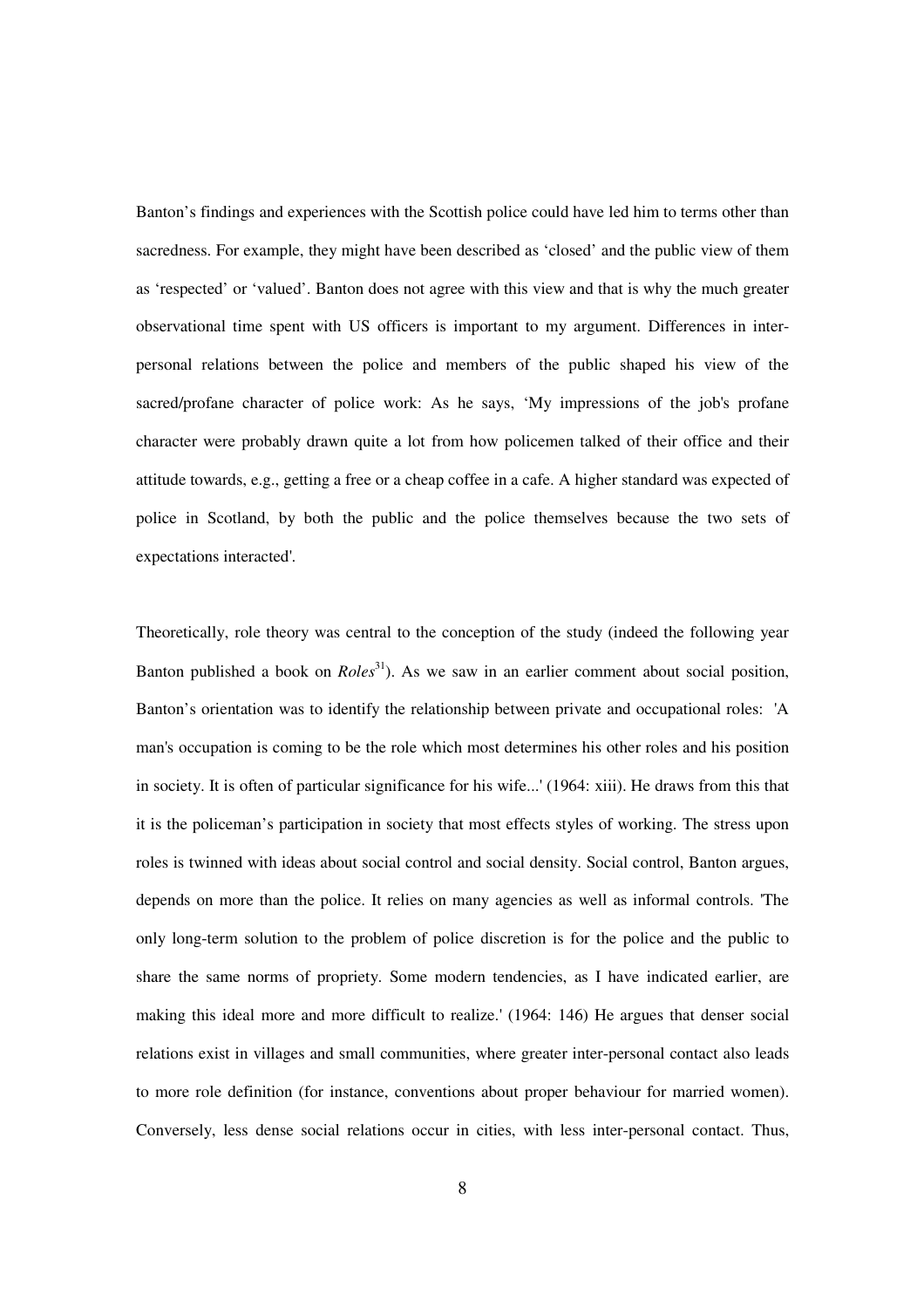small communities exert greater social control. Like Durkheim, Banton sees this as stifling because of the narrower role definitions of appropriate behaviour and recognises that the social mobility associated with cities and urbanism creates greater individual autonomy. However, unbounded freedom is just as unattractive as dull restraint. Consequently, this entails an emphasis on the necessity for a moral framework rooted in the values and social bonds of community. In this more 'conservative' sense, Durkheimian sociology appears to be a distinct reaction against the individualism, rationalism and secularism of the enlightenment.<sup>32</sup> Banton's ambivalence about sacredness probably emerges from his sympathy for both sides of the argument, though his conception of social control does indicate a semi-nostalgic appeal to core and coherent shared values and a sense that modernity itself tends to undermine this.

In its somewhat eclectic mixture of orientations and methods the book is probably typical of the social anthropological tradition of the time – a stress upon direct observation and a non-theory led approach – that was noticeable in some of the teaching Banton received at LSE. This, with his interest in roles and sacredness seems to have guided the study in particular directions. It focussed upon officers on the beat, not management ('street cops not suite cops'); of roles, not policepublic interactions; and it became an observational study that helped to institute participantobservation as a principal or key method for later studies of the police. $33$ 

# NATION AND DIFFERENCE

The idea of sacredness is essentially derived from a cross-national comparison between Scotland<sup>34</sup> and the USA and the dichotomised view of their social conditions, which in turn shapes forms of police behaviour and public attitudes towards them. To make Banton's dichotomization plain, Table 1 sets out the contrasts he draws between the two nations.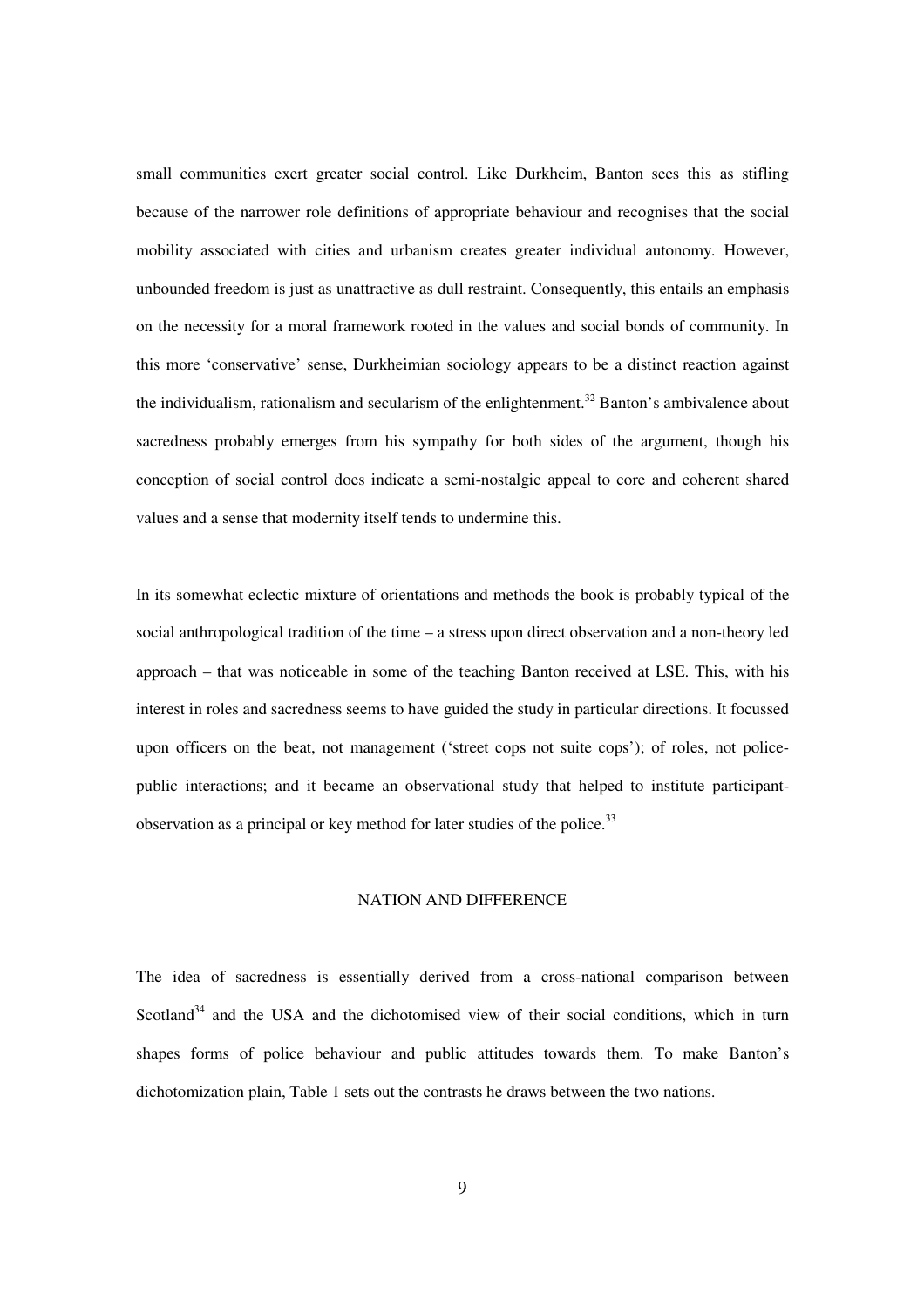#### [Table 1 about here]

The characterisations of Scottish and American societies and their consequences for police work are diametrically opposed. It is through this dichotomised view that the sacred operates as way of capturing the differences that Banton observed – working from a key assumption that primary national differences shape corresponding and marked differences in policing. As Banton says: 'The extent to which the British police are regarded, and regard themselves, as different from other institutions is not fully apparent to anyone who knows only the position in Britain and has nothing with which to compare it. I came to feel that the police were a sacred sort of institution in British social life after experiencing the very different situation in the United States…. not only are the British police as an institution somewhat sacred, but the British constable's role seems sacred compared with other occupational roles and compared with that of the patrolman across the Atlantic' (p.237). The relative openness of the USA, especially less deferential attitudes to the police, sets up a series of dualities between it and Scotland: open/closed, disrespectful/deferential, mobile/hierarchical, and all of these can be mapped onto another one: profane/sacred.

Two elements of Table 1 – prestige/status and role definition – are especially significant for the sacred/profane dichotomy. Banton argued that the Scottish police behave impersonally, act deferentially and rely upon 'presence'. Their role is more clearly defined and their authority is based upon accumulated respect and public support/esteem. Control and order are established by a tradition of respect for the police as agents of social control. 'The British constable often finds that he needs to do or say relatively little, the mere presence of the man in the blue uniform being sometimes sufficient to make people stop fighting or to quiet down someone who was highly tensed' (1964: 227). In contrast, police work in the USA is of 'low prestige' and officers cannot rely upon the authority of the badge/the uniform. As they lack unequivocal public support, they also rely on the regular use of violence. Because, or in spite of this, they adopt a more familiar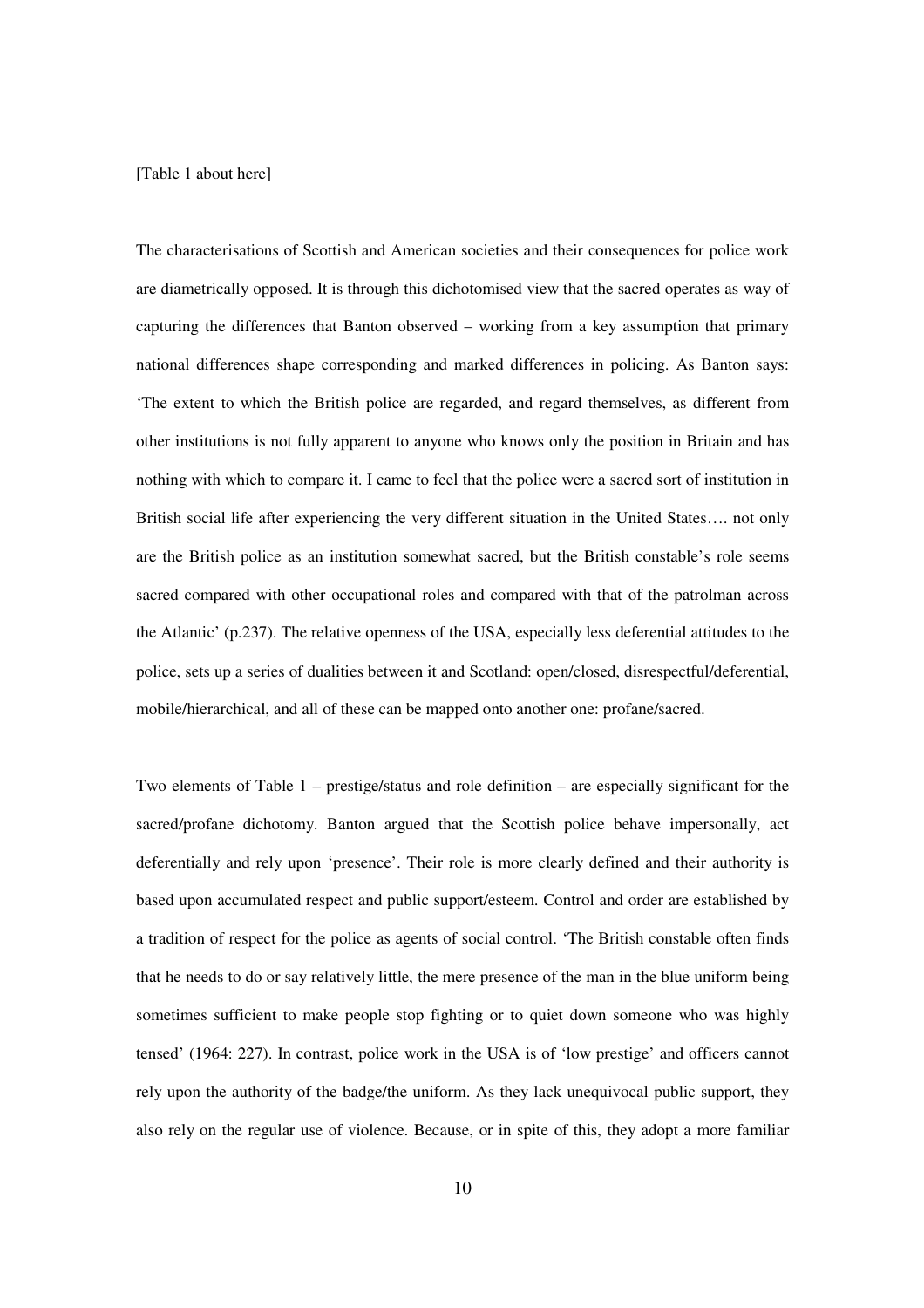and less distant style with the pubic. Because they are less set apart and more likely to mingle freely with the public, this puts them at greater risk of contamination or corruption, and when that occurs it confirms their profane character.<sup>35</sup> In turn, these distinctions in prestige and roles are due to stark differences in population growth as well as more obvious class and racial divisions in the US. This led Banton to maintain that it is more difficult to establish norms of conduct in the US where, furthermore, there is a more individualistic outlook, and a lack of conformity is seen as an expression of that.

In the book, Banton noted that the police objected to the BBC TV series 'Z cars' by claiming that 'because of the importance of their occupation in society it should not be shown in an unfavourable light' (1964: 238). An additional comment made in response to me makes clear that the media itself expressed different attitudes to the police in the US and Britain in ways that also reflect a sacred/profane outlook.

Possibly the first time I switched on the television in the US I saw a sequence I found difficult to interpret. There were two men in uniform behaving very foolishly and getting into very silly scrapes. After a while I discovered to my surprise that they were supposed to be policemen, and that the programme was entitled 'Car 54 where are you?', the despatchers despairing call to the problem car…. It was an introduction to a totally different set of attitudes. These and similar experiences gave me a different perspective into attitudes in Scotland. My friends and colleagues had thought I would not be allowed to do research on the police; they were untouchable (and research was profaning). The contrast between the pro-police and the anti-police attitudes… was much sharper then than it is now. Ordinary people knew little about the everyday reality of police work. The middle ground between pro and anti has since been filled in, partly through the influence of TV. The first Z cars series started in 1961. When Dixon of Dock Green started I do not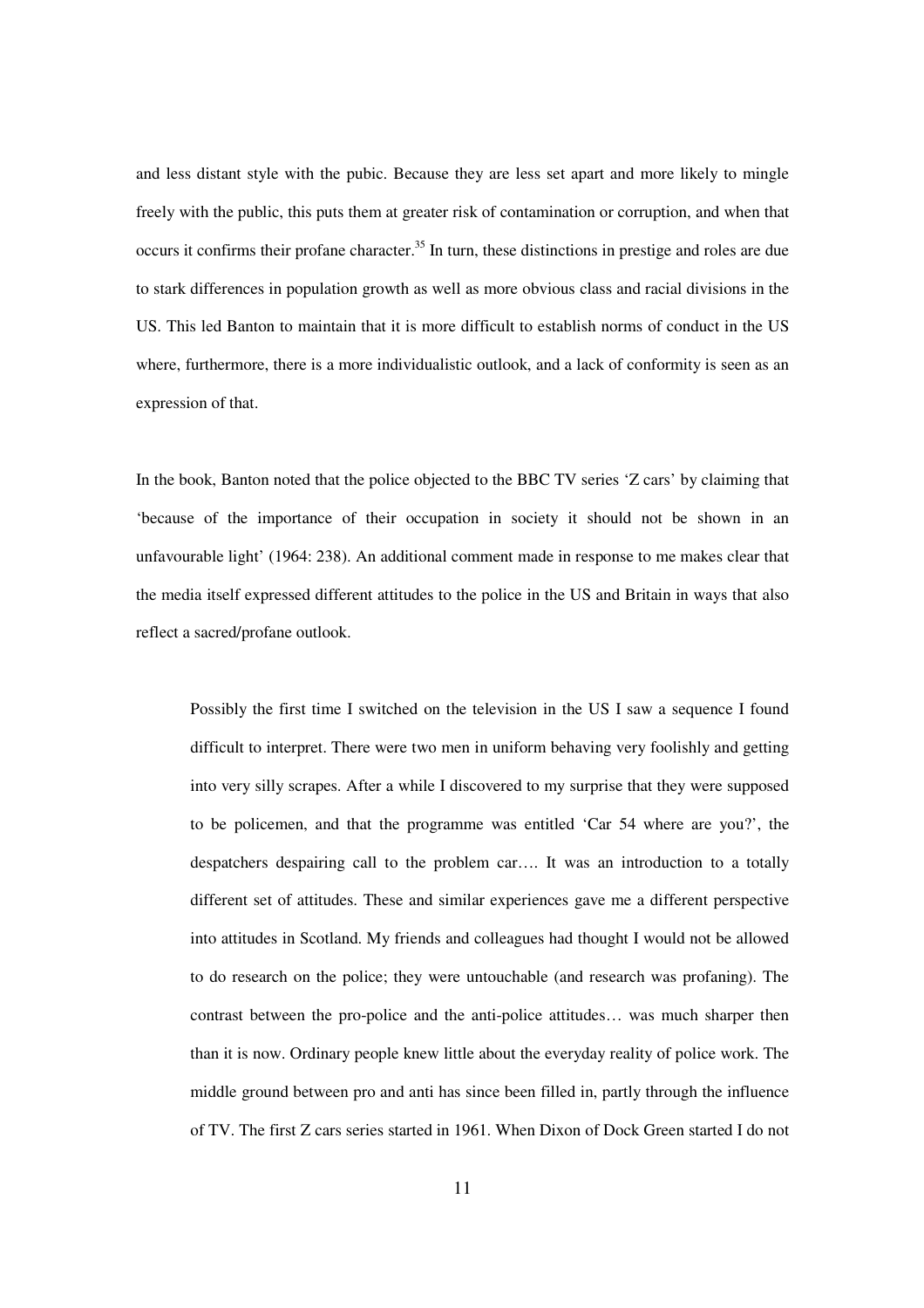know; I suppose it represented the police as human rather than as sacred.

The lower status of police work in the US is due to the need to convince public bodies to fund policing and assess claims for that against other priorities and concerns. In this, Banton saw some signs that the police in Britain were facing an 'American future' and might become detached from their role as symbols of the public good. His perception is that a growing tendency to regard the police like any other organisation would undermine sacredness.<sup>36</sup> He says that, 'police actions' are increasingly subject to interested scrutiny. Police organisation and practice are more and more being examined by rational and commercial standards of efficiency, cost control and personal management' (1964: 241). This trend has a wider import in signalling a creeping profanity spreading towards the centres of society, hitherto insulated from it.

Institutions like the monarchy and the church in Britain, which epitomise fundamental social values are removed from the ordinary realm of secular evaluation. For example, satire of them or objective study of their effectiveness is often deprecated most strongly. In British society with it stress on order, the police seems to be one of those central institutions; in the United States, with its stress upon progress, private industry moves up in importance, while the police and civil service move down (Banton 1964: 236).

These national differences are a comment on the diverse nature of social solidarities in a small, more traditional and possibly rather conservative country, against a larger and cosmopolitan nation. Banton alludes to the different ways in which the Scottish or British police implicitly subscribe to 'queen and country', seeing themselves as part of the social fabric or 'social glue' that binds the nation. The more regionally or locally based and organised US police lack this identification. $37$  Thus, it is unsurprising that the institutions Banton compares the police to are the monarchy and the church that may also be regarded as standing in this quasi-transcendental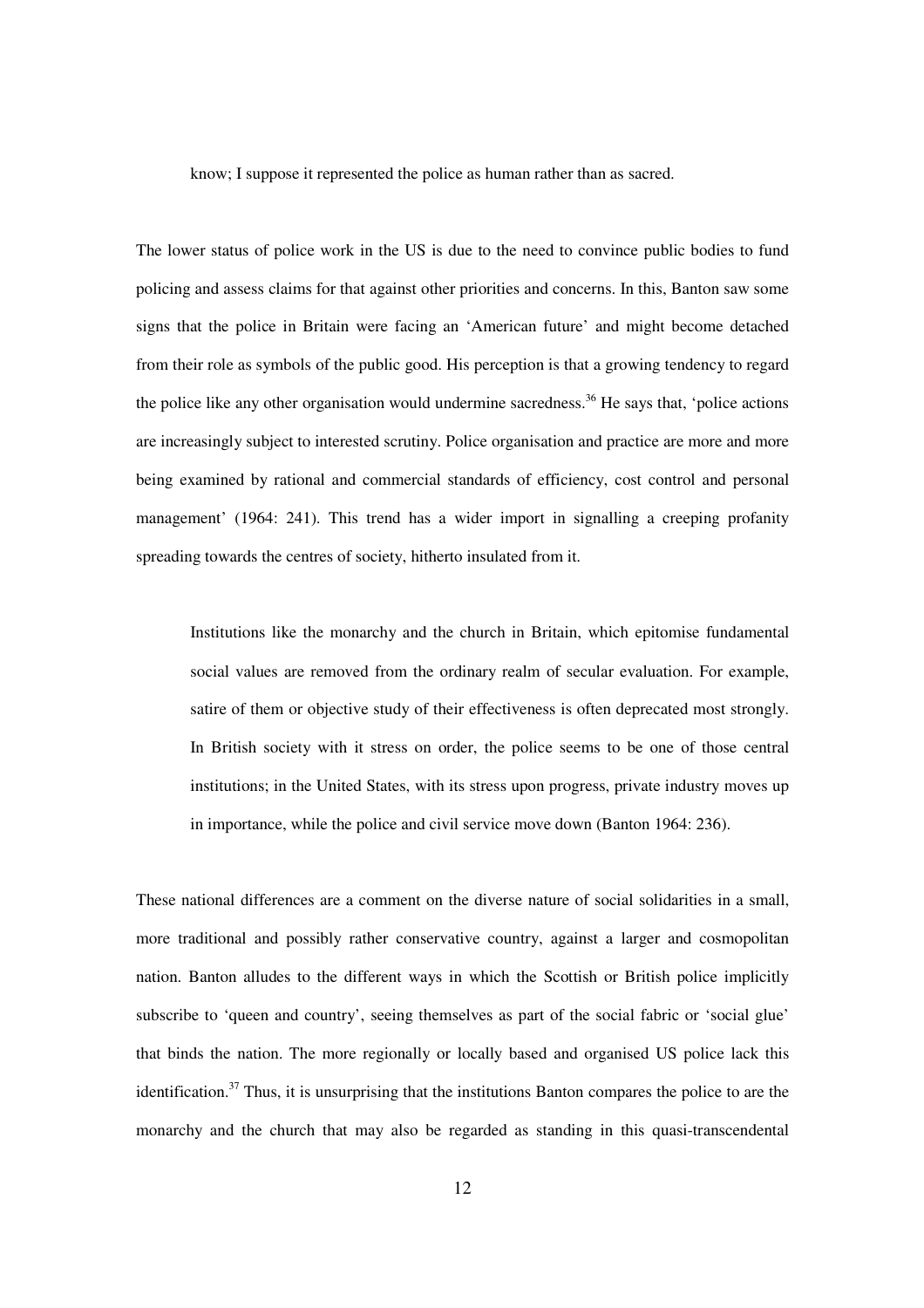position over society. Hence, in Banton and in some later works that share his general orientation, there is an implicit semantic and associative chain that links, on one side, sacredness with the public-the police-the state-social order-high prestige-social cohesion while, on the other hand, the profane is constituted through the private-individualism-the market-business/commerce-lower social integration-lower prestige.

The differences between nations are located in a wider sociological cosmology. In the contrast between Britain and the USA, Banton's account contains traces of the Parsonian interpretation of Durkheim, including a tendency to see correspondences or parallels between the sacred beliefs of simple societies and profane outlook of modern societies. The theoretical problem of the 'neo-Durkheimian ritualist school' is exemplified by Shils and Young's view of the coronation as a sacred affirmation of the value integration and moral cohesion of British society. As Abercrombie et al<sup>38</sup> point out, there is no evidence for the assumed value consensus suggested by Shils and Young and they underestimate political opposition from a class-conscious working class. In Shils and Young's study, terms such as consensus and integration are used loosely and the notion of secular ritual is vague; they do not acknowledge that some rituals may heighten tension and conflict (e.g. a crowd at a football match, or a carnival) rather than create unity.<sup>39</sup> Many of these criticisms could also be applied to Banton's use of the sacred.

As the depiction of the US indicates, the other of sacredness – profanity – is associated with a less integrated and more pluralistic society. For Banton, factors that contribute to cultural secularity are, 'the size of the nation; the rate of social change; the relative inefficiency of some of the social machinery, as reflected in crime and corruption, which discourages any traditionalistic acceptance of the existing order; the variety of minorities with different values; the belief in economic liberalism; the depersonalized nature of many social relations in the big cities; and so forth' (1964: 236). Hence, the sacred is seemingly a characteristic of simple and undifferentiated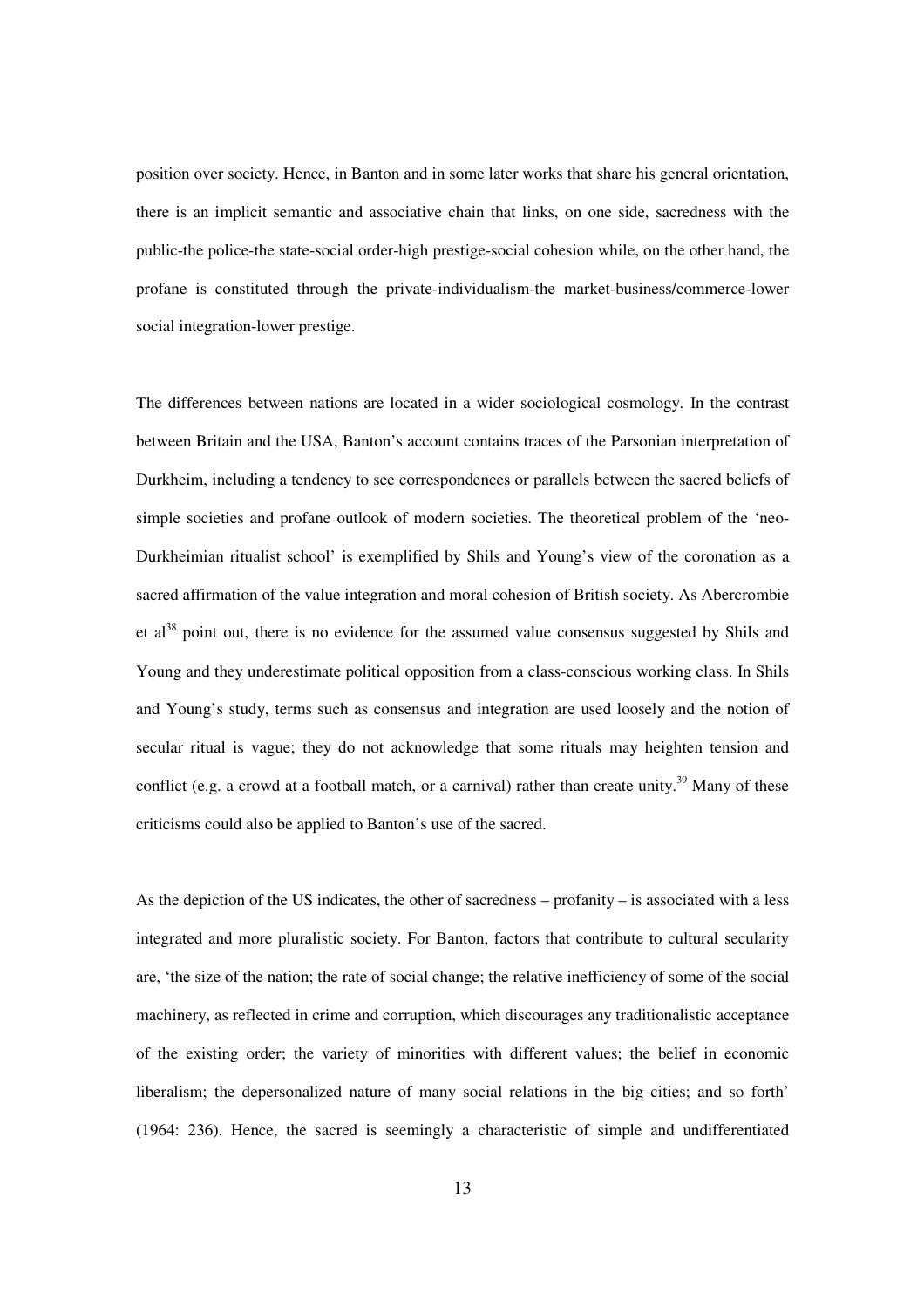societies (a criticism also made of Shils and Young's view of social cohesion). This is the narrative of decline: less homogeneity and the decline of community, tradition, authority and hierarchy are identified as the cause of social discord. This is what endows the sacred with its backward looking quality; it is always seemingly fading away or located in the past. Its downfall is associated with difference and individualism, a less deferential society, and forces such as permissiveness and mediatization.<sup>40</sup>

Since Durkheim was not particularly concerned with how sacredness is acquired or identifying its source, it is understandable that Banton does not pursue these issues either. But it does create a difficulty: where is sacredness located? The quality of sacredness is attributed to a particular occupation – policing, or more accurately, to the public police. In Durkheim, the quality of sacredness is not intrinsic to an object but bestowed by collective forces. Thus, sacredness cannot be linked to policing per se. However, if the police acquire or are bestowed with sacredness because they are symbols of society's regulatory and ordering mechanism, does that mean that other bodies that do this are necessarily also sacred? If sacredness is closely tied to social order, this is clearly problematic in societies where the prevailing order is markedly unequal, especially where the legitimacy of that order is questioned. The paradox here is that Scotland could be argued to be more orderly than the USA, but also as less open to social mobility. So order and legitimacy can conflict, though for Banton it seems clear that the role and perception of the police as sacred is more linked to social order itself. Alternatively, if sacredness is derived from the occupational restrictions placed upon the police (to try to keep them free from corruption) then the quality of sacredness is organisationally or occupationally produced and, in theory, any occupation that places personal restrictions could be sacred.<sup>41</sup> There is therefore room for some doubt about where the sacred is located and what it is derived from. The answers to these doubts are not to be found in Banton, or in a good deal of other sociologies of the police, though Loader and Mulcahy<sup>42</sup> have sought to link it to a sensibility about nation and community.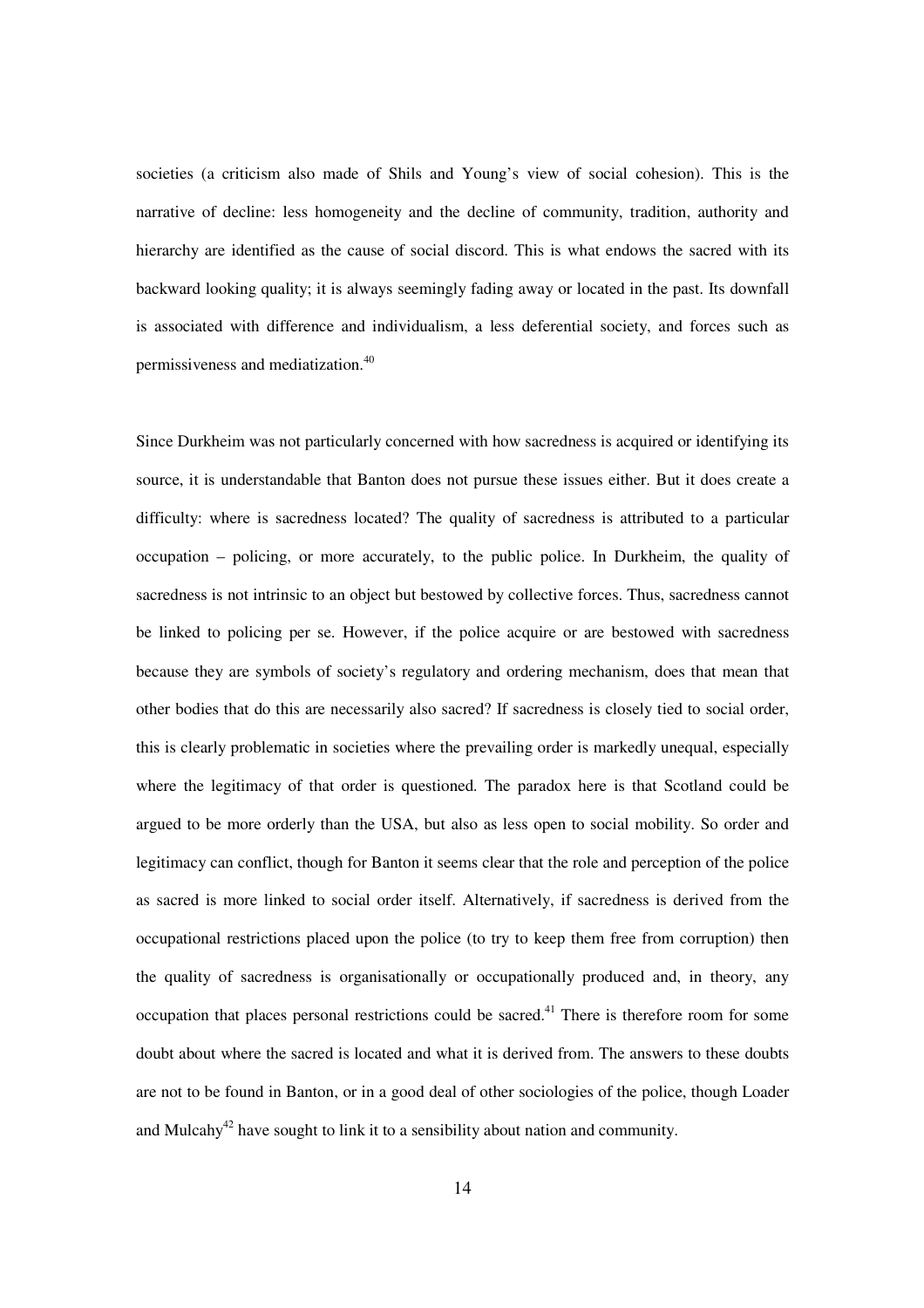While there is little or no history in the book, there is an implied, albeit brief, Whig history of British policing that suggests that the pacification of the population and the gradual winning of consent, particularly through their performance on crime, led to the police's increased acceptance and esteem. For Banton, the urban police became more popular as they dealt with a wider range of classes and were no longer seen as just controlling the lower classes: 'A hundred years ago they must have been chiefly concerned with lower-class crime; as they have come to oversee more middle- and upper-class persons they must have been forced into a more classless, separate and 'sacred' position' (1964: 240). The popularity of the police is based on an assumed relation between national character and the police model – i.e. self-control and self-restraint. The police are identified with a consensual society and seen as both causes and guarantors of that. As one critic observes, 'In Banton's (1964) organic community, the police officer was a major contributor to social integration, performing varied functions interdependent with communal survival'.<sup>43</sup> It is a construction of an idealised national character that Banton contributes to orthodox histories, a discourse of consent in which policing is seen as having a 'special symbolic character',<sup>44</sup> with the police as impartial referees and representatives of a congenial, neutral bureaucracy, and as symbols of national unity. Critical and revisionist histories of policing naturally present a very different picture and, consequently, have little or no time for the idea of the sacred, seeing it as little more than a gloss or a veneer. It is a mystique that is either wrapped up in the nature of the occupation, or employed to cloak the role with an apparently special status.

# SOCIOLOGICAL ENACTMENT OF THE SACRED

Banton's book has been significant in the sociological study of the police, not least because it begins to identify the particular occupational world view that officers are said to be socialized into and share as an *esprit de corps*. Some of its main elements are an outlook that views 'the job'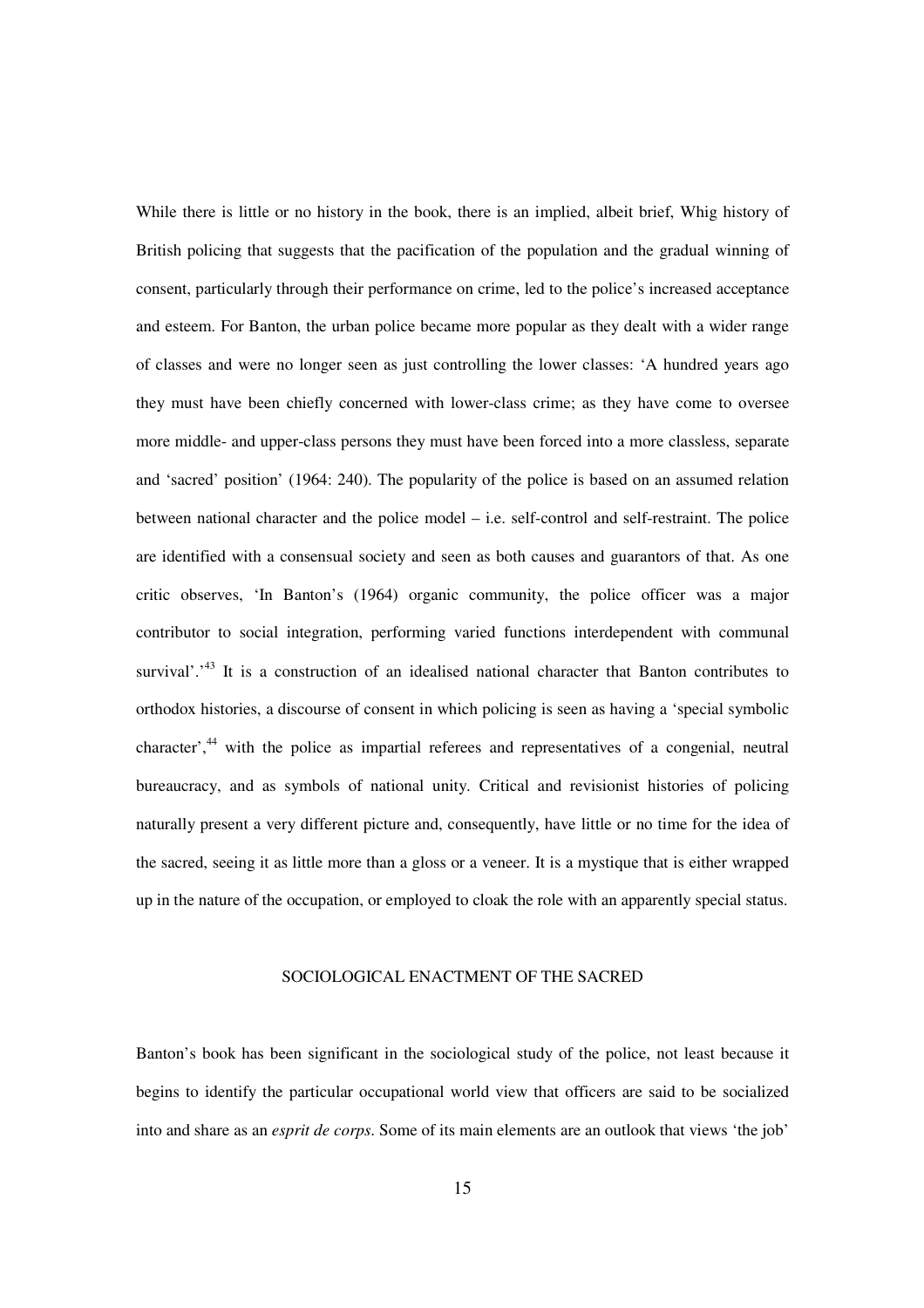as special rather than mundane, a vocation or a calling and not a just a career, and as uniquely risky and dangerous. Along with some of the personal restrictions that Banton noted (though these have changed considerably since the 1960s), this outlook contributes to - or constitutes - a sense of being apart from the rest of society. Features of police talk such as secrecy, telling 'war stories', seeing the public as ingrates, a belief in teamwork and the value of knowing who you can trust are ways in which the police 'narrate' their sense of self- and collective identity These stories are part of the collective fabric that is co-woven by the police, popular fictions and dramas, biographies and 'heroic tales' of Scotland Yard – and my contention is that police sociology should be added to that list. The view that the sacred is bestowed by social collectivities means that Banton (and others) generally have not considered that elements of the culture described may itself be producing or enacting what is seen as distinctive about it  $-$  its special or sacred quality. In other words, the feeling of being set apart and having a unique calling could be key ways of capturing the sense of group or occupational identity that police officers take to be their raison d'etre.<sup>45</sup> While it is to Banton's credit to initiate this line of thought and identify what would come to be called police culture, there are at least two difficulties with it. One is that sacredness and studies of police culture share the same problem – how to explain variations in them across time and space. The second is in the construction of the collective, which can all too easily rest upon an assumed or unquestioned 'sameness' that is only revealed when difference (most notably in terms of gender and ethnicity/race) 'enters' the organisation, as if these things were 'outside' at the outset.

In the Durkheimian sense of sacred things as representations fashioned by society itself, the sacred is always a construction. However, if, as I am arguing, a sense of sacredness is produced 'internally' by police officers themselves – and augmented by the observational and ethnographic methods of police sociology - this sets upon its head conventional understandings of the sacred, based on Durkheimian sociology. The sacred in this case would not be something that is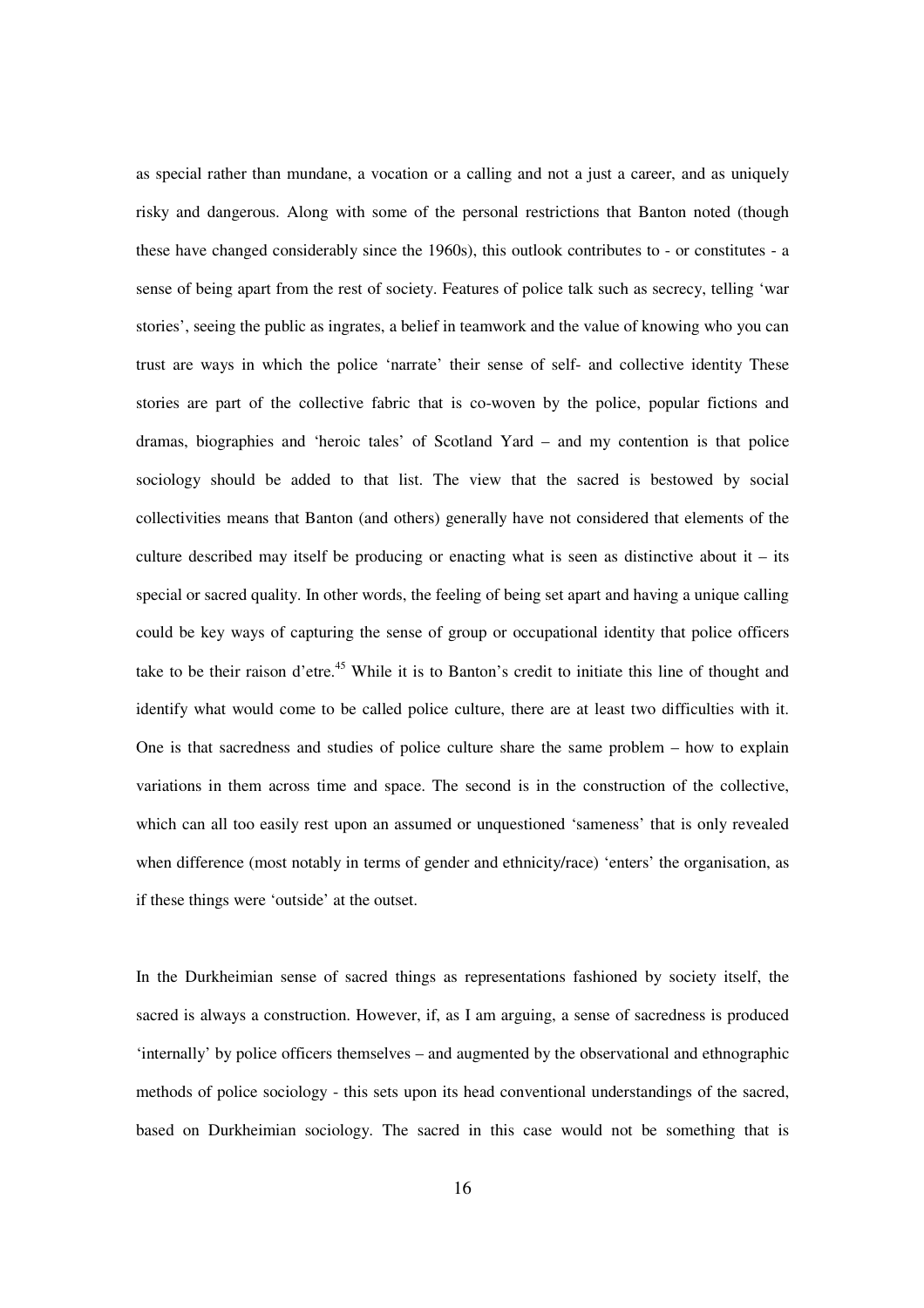bestowed by the collective conscience on to particular objects (this is how Manning<sup>46</sup> sees it in his analysis of the symbolism of police rituals). It is, rather, a quality that inflects an occupational milieu and is produced by its narration by those inside that environment, or closely linked to or studying it. The observational method that Banton used in part (and which has subsequently employed in numerous ethnographic studies of the police) with all its well-known attendant dangers of 'going native', may itself be a stream for the tales that frame ideas about police culture. The awe and esteem of the symbolic centre that the sacred is associated with might be a product of co-narration by sociologists who help to construct these stories by re-presenting them as the result of having got close to the police and depicting their world view. But what such methods may gain in fidelity and depth of understanding can be paralleled by a loss of perspective. Perhaps a sense of this is evident in the observation that there are other sides to the story which are not present but exist only as a shadowy or ghostly trace. In *The Policeman in the Community*, that other side is the community, which is seen largely through police eyes. Sociologists inevitably take a sceptical and analytical attitude to the stories we hear, and I am not claiming that there is any simple reproduction of police narratives, Analytic attention would be required to the processes by which police and sociological perspectives inter-mingle.

Two final points can be added regarding Banton's use of the sacred. He notes that there exists a view of the police as either angels or devils. This goes beyond the idea that sacred objects are simultaneously venerated and feared since Banton admits that some people saw the police as having fascist leanings and as enemies of the working class. However, this observation did not raise questions for him about their sacred status. The dimension of class begins to trouble the implicit image of a cohesive nation with shared values. It raises issues about conflict and dissensus in Britain that is largely missing from *The Policeman in the Community*. Furthermore, it may be the case that findings based on one city in Scotland cannot be generalised to stand in for the whole of Britain, just as observations made in parts of the US do not represent policing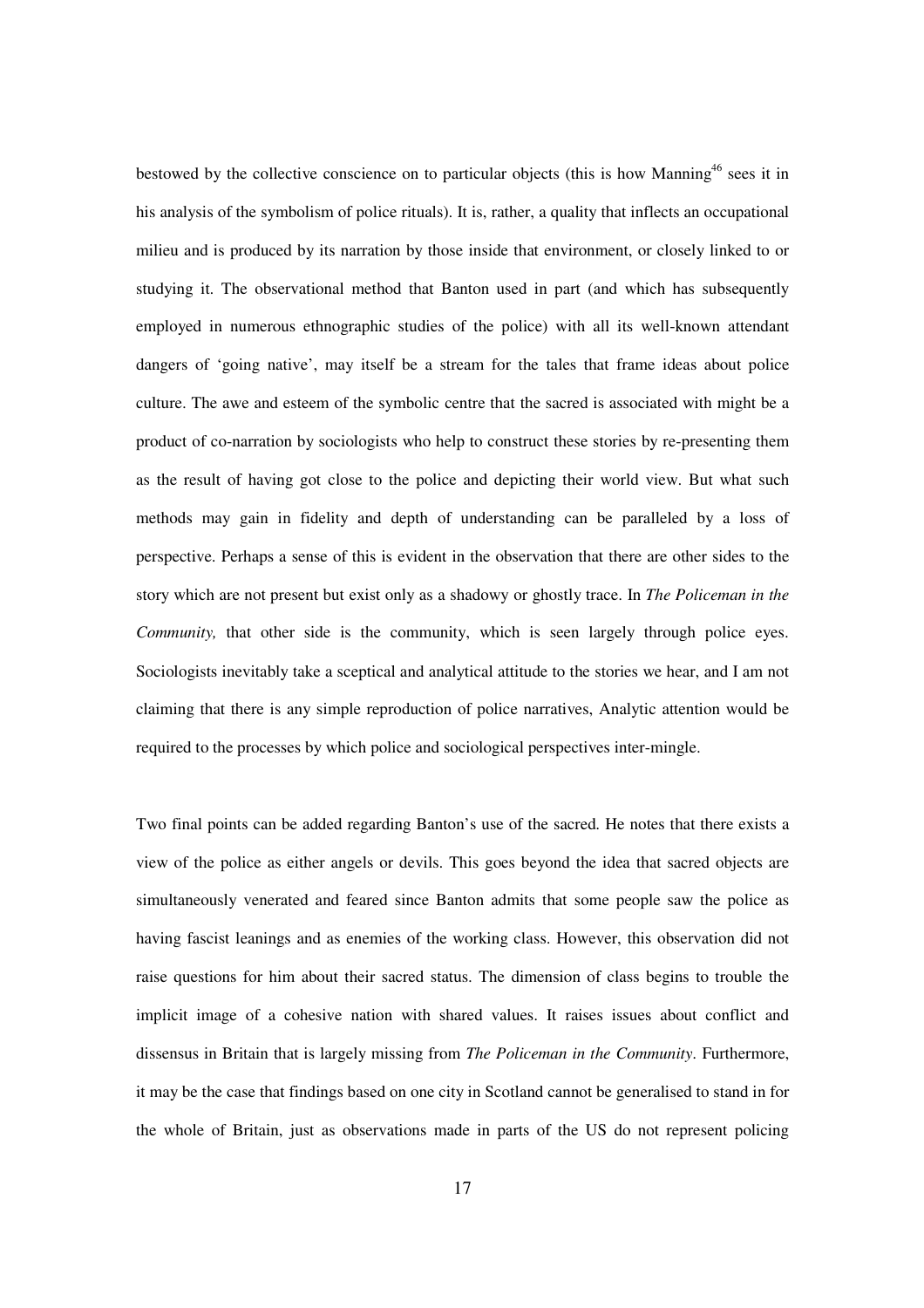practices in all of that country. Interestingly, in another reaction to my argument, Banton says that he encountered nothing that fitted the image of the sacred when he moved to Bristol:

Before I left Scotland for Bristol in 1965 I saw in a TV programme English policemen parading in the station and then being marched out by the sergeant in files to their beats. It seemed very military. The police in England have changed enormously since then but I never encountered anything on arrival in Bristol that fitted with any view of the police as sacred. Rank-and-file hostility towards police management, evident in the humour (e.g. what is the difference between a superintendent and a supermarket trolley? A trolley carries less food and drink but has a mind of its own) has increased, and reports from the Met have reminded me of these tensions as I encountered them in Detroit in 1971.

The ambivalence about the sacred that I have read in Banton is not about the concept itself, or the viability of the sacred/profane dichotomy. Rather, he is concerned with the implications of sacredness for society. He suggests that sacredness is a double-edged sword; while it makes the police a valued national institution, it can also make them too distant from other sections of society. Towards the end of the book, Banton expresses view that the British police may be too socially isolated from the public and that this has negative consequences. These include the sense that they have become a bit too much of a special institution; that chief constables are too independent; that the public is too dependent on the police; that they are too rigid and resistant to organisational change; and that they are averse to and resentful of public criticism. All of this creates a strong sense of 'them' and 'us' and reinforces the sense of a supposedly distinct culture and ethos. In contrast to the sometimes dystopian view of the USA and the Americanisation of British culture, Banton now registers a sense that the US police are more flexible and open. In this broader view, sacredness contributes to, or makes, Britain seem slightly archaic when compared with the USA. The police's seemingly hallowed position signals how relatively closed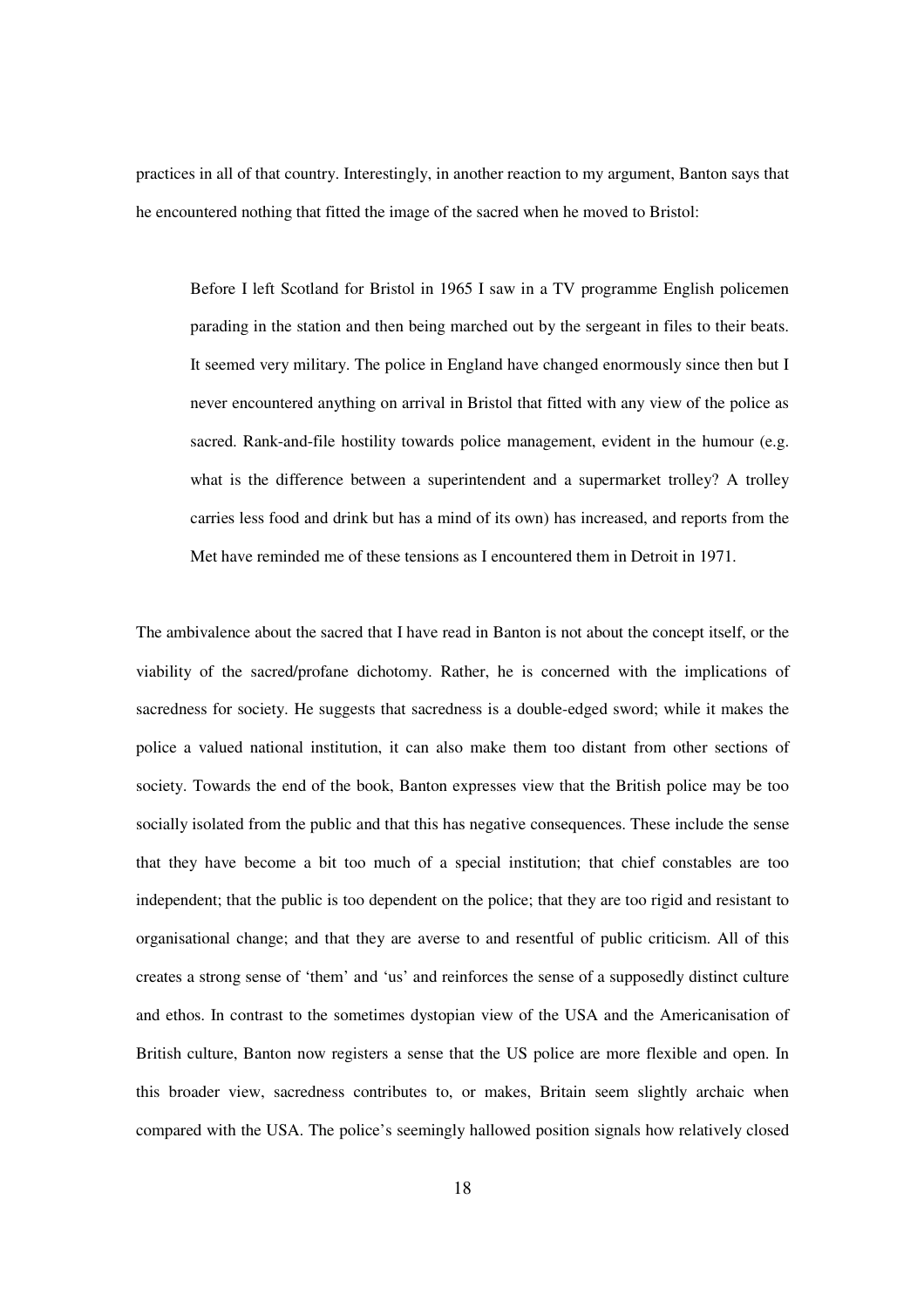the social structure in Britain is and, by extension, how traditional it is, unlike the more modern and meritocratic USA. This is important because it points to a concern that became more pronounced in Britain in the 1960s about widening opportunities for social mobility.

The criticism made of Banton's application of the sacred might be a reason why his use of it in relation to the police has remained somewhat apart from other sociological discussions of sacredness. However, even if that is the case, Banton's work has been influential in setting out a way to conduct sociological studies of the police. Critical approaches to the police and processes of social control tend to see the notion of sacredness as a kind of mystification, serving the interests of particular occupational or social groups. I have also suggested something like this, though I hope not in any simple or functionalist manner. Rather, through an exploration of Banton's methods and theories I have advanced three main arguments. One is that the sociological theorising he drew upon, and particularly the sacred/profane dichotomy, produced the stark dualisms that Banton set out and that such dichotomisation tends to overstate the differences between nations and forms of police conduct. The police sense of themselves as apart from society (whether through a seeming combination of veneration and fear as in Scotland, or because of suspicion about their trustworthiness as in the USA) can only be seen as a expression of the sacred/profane because of the national differences that the work rests upon. But even if that was valid, Banton ultimately expresses a degree of scepticism about the value of sacredness and suggests that a more open and mobile social structure may be preferable, though he does not follow through the consequences of that for policing.

Second, I suggested that his method and especially observation in terms of the time spent on patrol with police officers, helped to fashion a 'cop centred' narrative. Banton's approach set the scene for many subsequent ethnographic studies of police work and from those a perspective about a unique police culture emerged. While questions have been raised about whether the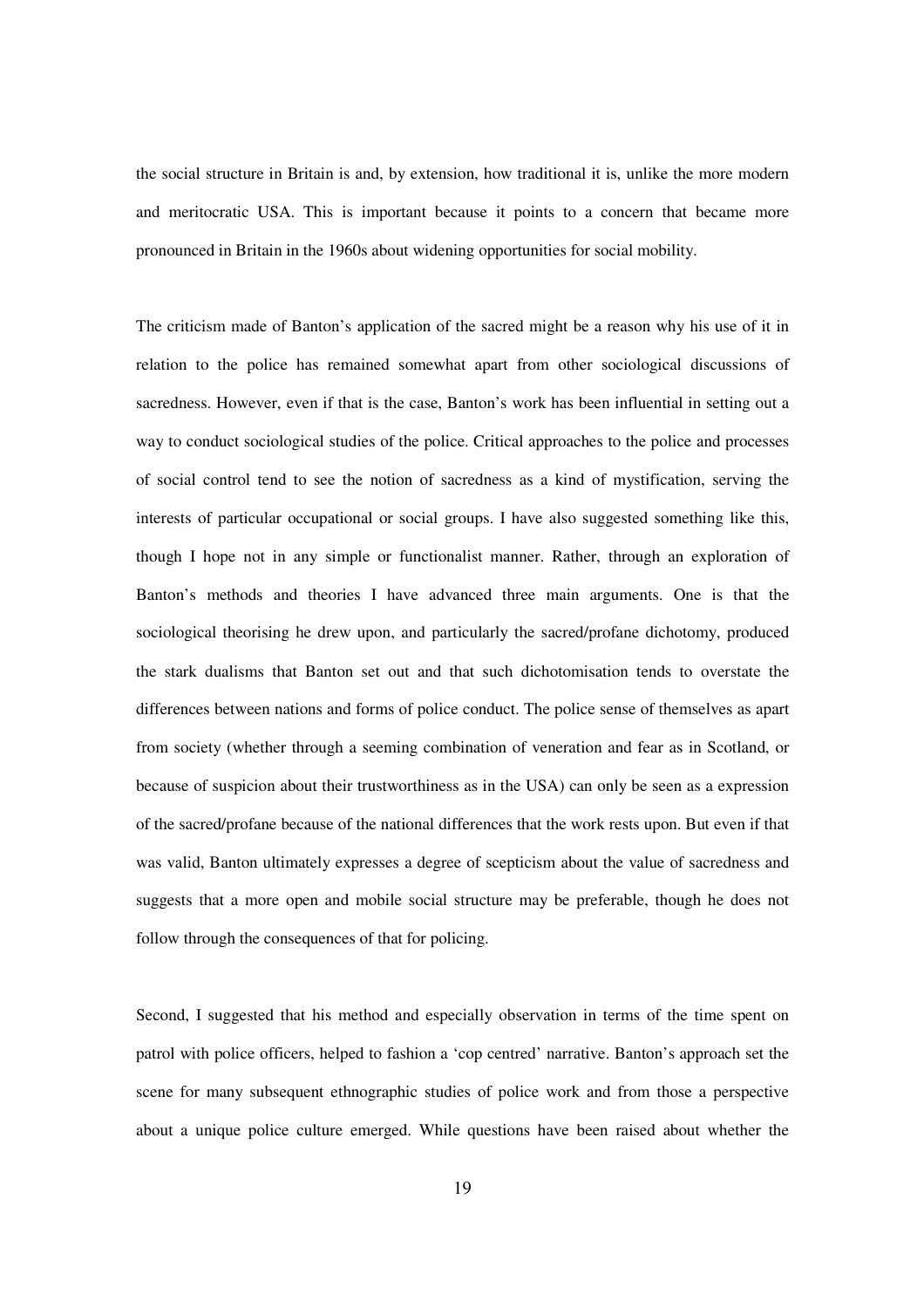distinctiveness of that culture has been over-stated, my main point is about method. In particular, I have suggested that the very sense of a unique culture is the product of co-enactment between sociological researchers and police officers in the field and that Banton's influential work set the scene for that. Finally, I have raised issues about comparative sociology. While I cannot generalise about comparative methods in their entirety, the underlying problem that I have pointed to can be depicted as the 'container' view of society. In this, society is equated with nation and the two are elided in assuming internal sameness and lack of differentiation in the comparison of national entities. Observations of variations in police conduct within and across both the US and Britain would have put the idea of the sacred in a different light, as Banton's comment about policing in Bristol suggests. However, as this is missing from *The Policeman in the Community*, the book does tend to support an interpretation of it in which pluralism and difference are seen as the cause of the decline of the social cohesion possessed by societies with sacred objects. Banton's eventual ambivalence about sacredness shows him edging away from that. In drawing attention to it, I have tried to show that there is cause to be appreciative as well as critical in revisiting a foundational text.

# **NOTES**

 $\overline{a}$ 

<sup>&</sup>lt;sup>1</sup> M. Banton, *The policeman in the community*, London, Tavistock, 1964. I am indebted to Michael Banton for generously taking the time to answer various queries about his research and for his comments on an earlier version of this paper; some of these have been incorporated into the discussion

<sup>2</sup> M. Bulmer (Ed), *Essays of the history of British sociological research,* Cambridge, Cambridge University Press, 1985. R. Kent, *A history of British empirical sociology*, Aldershot, Gower, 1981.

 $3$  For an assessment of his intellectual legacy see R. Barot, 'Reflections on Michael Banton's contribution to race and ethnic studies', *Ethnic and Racial Studies,* 29: 785-96 (2006)

<sup>4</sup> R. Reiner, 'From sacred to profane: the thirty years war of the British police', *Policing and Society*, 5: 121-28 (1995)

<sup>5</sup> R. Reiner, *The politics of the police*, Brighton, Harvester, 1985.

<sup>6</sup> S. Holdaway, 'Culture, race and policy: some themes of the sociology of the police', *Policing and Society*, 5: 109-20 (1995)

<sup>7</sup> J. Law and J. Urry, 'Enacting the social', *Economy and Society*, 33: 390-410 (2004)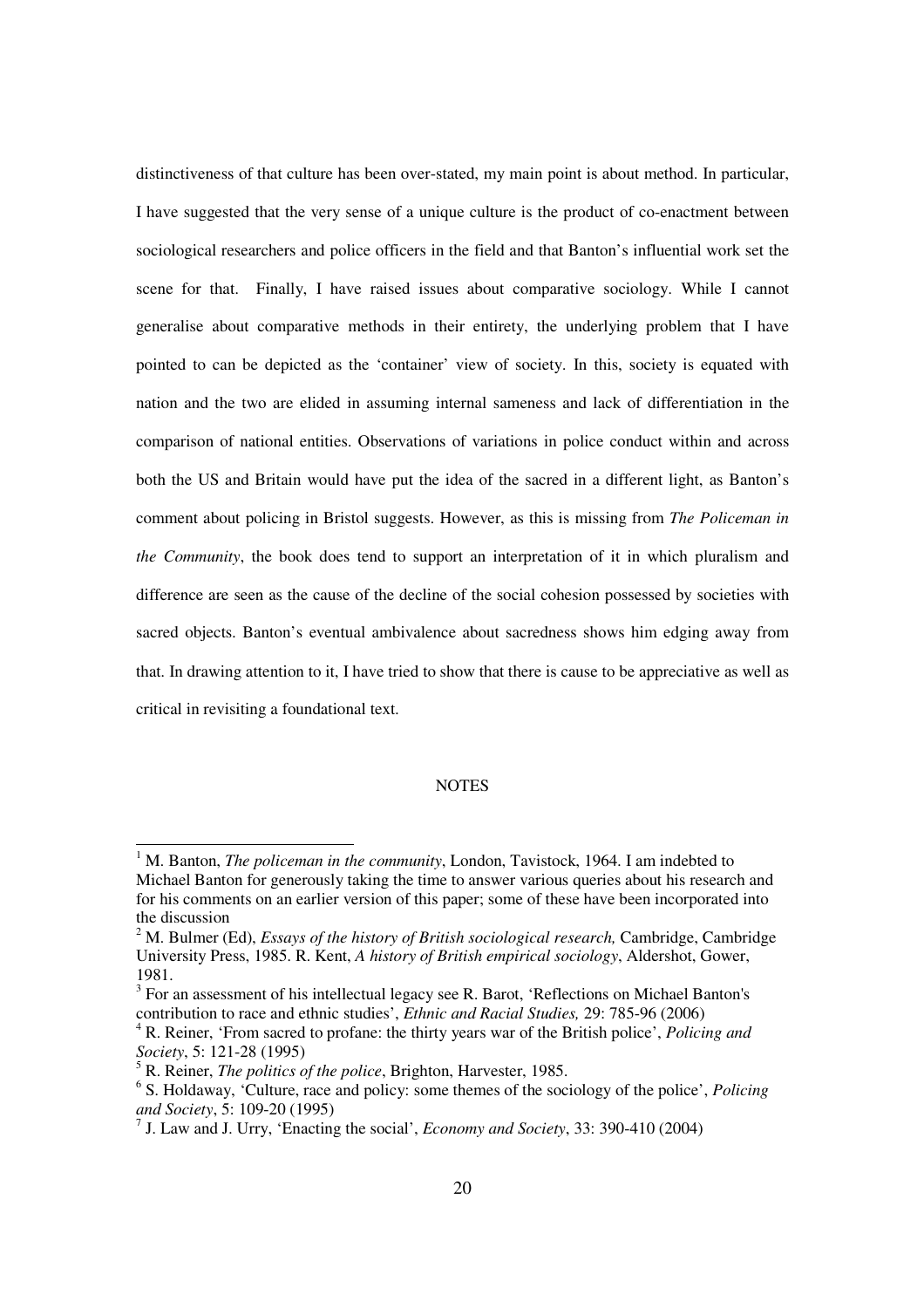<sup>12</sup> Banton, 1964, p.237

 $\overline{a}$ 

<sup>13</sup> Reiner, 1995. For a more dystopian narrative of decline see R. Reiner, 'Policing a postmodern society' *Modern Law Review*, 55: 761-81 (1992)

<sup>14</sup> O. Bennet, *Cultural pessimism: narratives of decline in the postmodern world*. Edinburgh, Edinburgh University Press, 2001.

<sup>15</sup> M. Banton, 'Finding and correcting my mistakes', *Sociology,* 39: 463-79 (2005)

<sup>17</sup> Bulmer (Ed), 1985

 $20$  Shils, p.168-9

 $21$  Banton, 2005, p.465

<sup>22</sup> E. Shils and M. Young, 'The meaning of the coronation', *Sociological Review*, 1: 63-81 (1953)

 $23$  Banton, 1964, p.viii-ix

 $24$  Though he did add that, 'there were already signs which led me to believe that social tensions associated with police-public relations might well be on the increase' (1964: ix). On this point, Banton further notes that, 'I thought the police were working as well as the church, the civil service or the shipbuilding industry…. (I could have added the universities!). I certainly thought that the social isolation of police officers was greater than it needed to be. I had heard stories of chief constables of the county forces who wanted explanations of village policemen if they failed to attend church on Sundays, etc. Of course, I was aware of police accountability as an issue, but thought that would require a different study and a different approach'. This and all following unreferenced statements by Banton have been obtained through personal communication with him in the course of researching this article.

 $25$  Banton recognises that his research had been based 'chiefly on observation of police conduct in a relatively law-abiding Scottish city and among above-average American police departments.' He says that, 'I have not been able to study what happens in situations where policemen are subject to strain and provocation, and [I] can say little about the sorts of incident that attract newspaper publicity', Banton, 1964, p.xii

 $26$  Banton, 1964, p.xiii

<sup>27</sup> N. Dennis, F. Henriques, and C. Slaughter, *Coal is our life*, London, Eyre & Spottiswoode, 1959.

<sup>28</sup> J. Tunstall, *The fishermen*, London, MacGibbon & Kee, 1962

 $29$  Banton's incomplete account of his methodology probably accounts for some confusion among interpreters of his book. In Manning's overview of police research, he lists interviews,

observation and questionnaires as Banton's methods, with observation as the major data source. Manning further distinguishes users of this method between 'active' participants and 'passive' observers, placing Banton in the latter. In discussing sponsorship, funding and legitimation, Manning points out that most studies originated from highly respected universities (he lists MIT among them). P. Manning, 'Observing the police: deviants, respectables and the law' in J.D.Douglas (Ed) *Research on Deviance*, New York, Random House, 1972. However, in revisiting and adding to Manning's table, Reiner, (R. Reiner, 'Assisting with enquiries: problems

<sup>8</sup> WSF Pickering, *Durkheim's sociology of religion*, London, Routledge & Kegan Paul, 1984. <sup>9</sup> For a review of some other uses see M. Rosati, 'The making and representation of society', *Journal of Classical Sociology,* 3: 173-196 (2003)

<sup>10</sup> WEH Stanner, 'Reflections on Durkheim and Aboriginal religion', in M. Freedman (Ed) *Social Organization*, London, Frank Cass, 1967.

<sup>&</sup>lt;sup>11</sup> Banton, 1964, p.237. In referring to policemen, the book reflects the predominant gender roles and norms of the time it was written. To retain the context of Banton's work I sometimes also refer to policemen

<sup>&</sup>lt;sup>16</sup> AH Halsey 'Provincials and professionals', in M. Bulmer (Ed), 1985, p.153

<sup>&</sup>lt;sup>18</sup> Halsey, p.185.

 $19$  E. Shils, 'On the eve', in M. Bulmer (Ed), 1985, p.171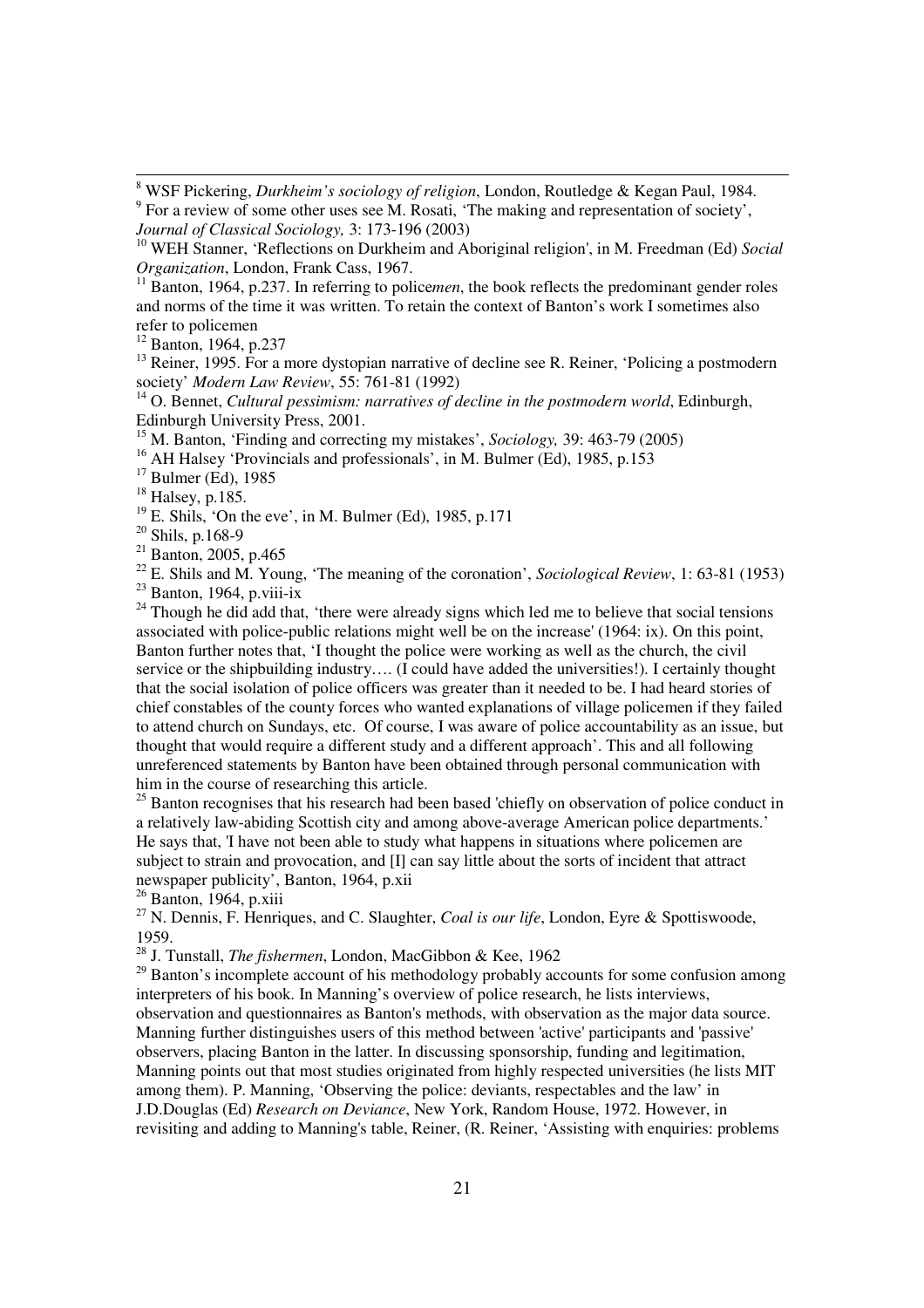of research on the police', *Quantitative Sociology Newsletter*, no.22: 37-67 (1979)), p.40 indicates some differences:

 $\overline{a}$ 

I have also reclassified his [Manning's] placement of Banton's 1964 book as primarily an observational study. I believe that Manning's judgement must be based on his list being restricted to studies of the American police. Banton's work is a comparative study of the British and American police, and taking it as a whole it is clear that the major data sources were interviews and questionnaires, not observation. (In a personal communication, Michael Banton has concurred with this view.) (Underlining in the original).

In this article, I clarify this further, drawing on Banton's own comments about what time he spent observing the police in Scotland and the USA.

 $30$  Banton is satisfied that he received the co-operation he sought in Scotland, but he does observe a clear national difference. While US officers invited commentary on what an outsider thought of them, 'in Britain outsiders are not thought to be in any position to pass judgement upon police efficiency', Banton, 1964, p.239.

<sup>31</sup> M. Banton, *Roles: an introduction to the study of social relations*, London, Tavistock, 1965 <sup>32</sup> L. Ray, *Theorizing classical sociology*, Buckingham, Open University Press, 1999

 $33$  The significance of this point is that only some parts of the police organisation are brought into view through the methods employed. Banton was aware of this at the time and does acknowledge that 'the approach adopted...tends to reflect the police view of public relations and does not adequately explore the attitudes and experiences of different groups within the public', Banton, 1964, p.xii. In a reaction to me, he argues that given the dearth of sociological work on the police it was important to get a study done. For overviews of police research see, P. Manning, *Police Work*, Cambridge, MA, MIT Press, 1977, and Reiner, 1979 and 1985.

 $34$  A surprisingly common aspect of the commentary on the book is the way in which it is read as a study of the English police, or taken to stand in for British policing as a whole despite the fact that the research was clearly conducted in Scotland.

<sup>35</sup> Banton repeats virtually the same formulation while reviewing several books on the police in the *Times Literary Supplement* (22 July 1977, p.889). He observes that the British police rely upon impersonal authority to represent themselves as serving the public good, while the New York police are a product of conflicts that divided people and find it more difficult to be seen as impartial servants.

 $36$  The duality between the state and the market is a reason why a number of police scholars have characterised the police in quasi-sacred terms to critique neo-liberal, market-driven ideologies towards the public sector. See, B. Forst and P. Manning, *The privatization of policing: two views*, Washington DC, Georgetown University Press, 1999, E. Girling, I. Loader and R. Sparks, *Crime and social change in middle England*, London, Routledge, 2000, I. Loader and A. Mulcahy, *Policing and the condition of England*, Oxford, Clarendon, 2003, as well as Reiner, 1995.

 $37$  Ironically, it is the supposed localism of the police in Britain – and their autonomy from central government and mundane party politics – that is viewed as the basis of their hard-won legitimacy, see M. Brogden, *The police: autonomy and consent*, London, Academic Press, 1982, and Reiner 1985.

<sup>38</sup> N. Abercrombie, S. Hill, S and B. Turner, *The dominant ideology thesis*, London, Allen & Unwin, 1980

 $39$  For a discussion of different types of crowd behaviour including peaceful ones, see G. Gaskell and B. Benewick (Eds), *The crowd in contemporary Britain*, London, Sage, 1987 <sup>40</sup> Bennet, 2001

 $41$  For a view that journalism is a sacred occupation see T. Broddason, 'The sacred side of professional journalism', *European Journal of Communication*, 9: 227-248 (1994). Broddason maintains that occupational sacredness derives from the mysteriousness of exclusive knowledge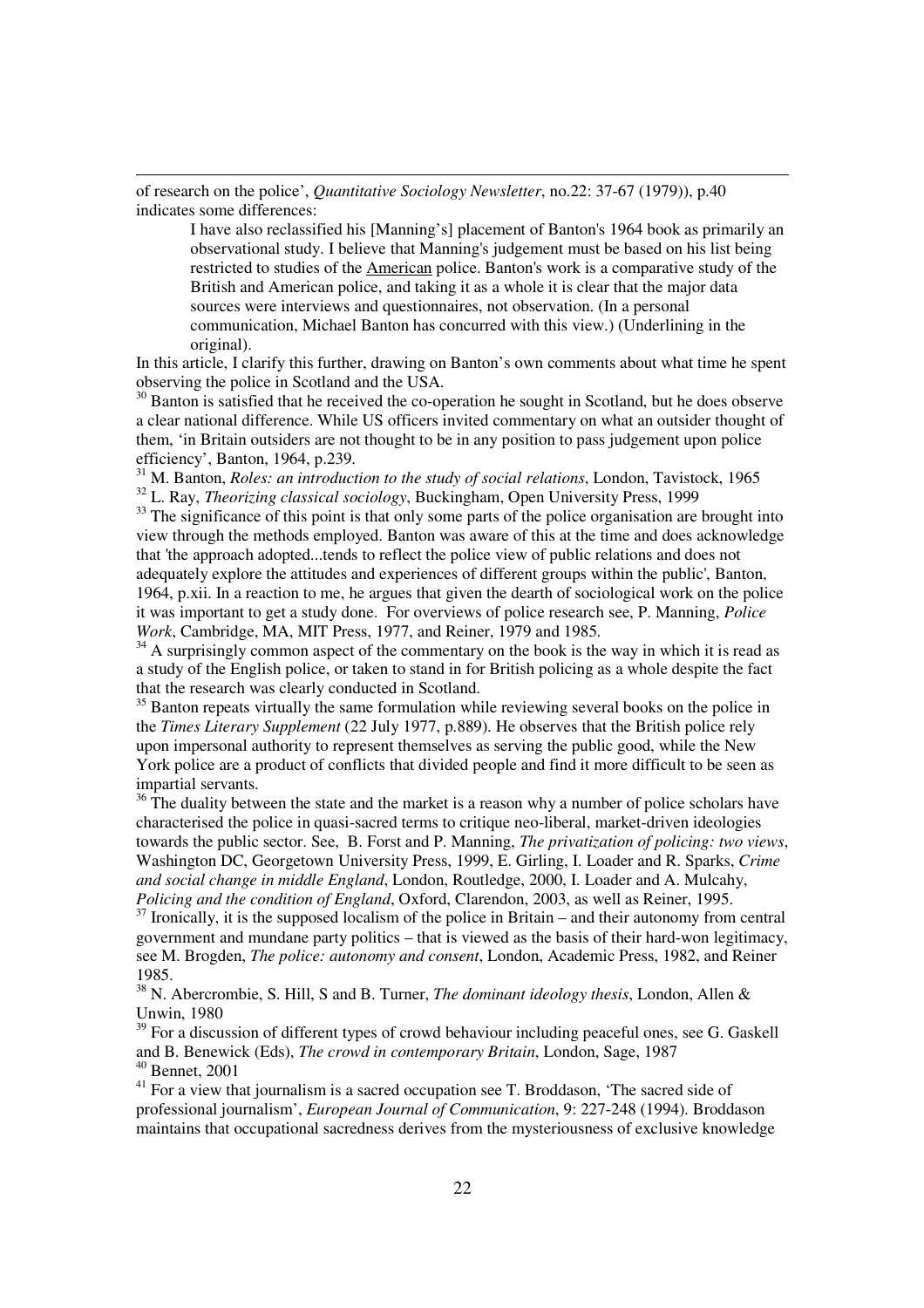$\overline{a}$ 

and the nobleness of self-sacrifice. He argues that journalists fit this as they can be seen as performing a service of vital and sometimes hazardous need; as working long and irregular hours; and because the media itself performs a socially integrative role. Much of this is of course precisely what is claimed for the police, the monarchy and the church.

 $42$  Loader and Mulcahy, 2003

<sup>43</sup> Brogden, 1982, p.202

<sup>44</sup> Brogden,, 1982, p.174

<sup>45</sup> Cf. C. Shearing and R. Ericson, 'Culture as figurative action', *British Journal of Sociology*, 42: 481-506 (1991)

<sup>&</sup>lt;sup>46</sup> Manning, 1977.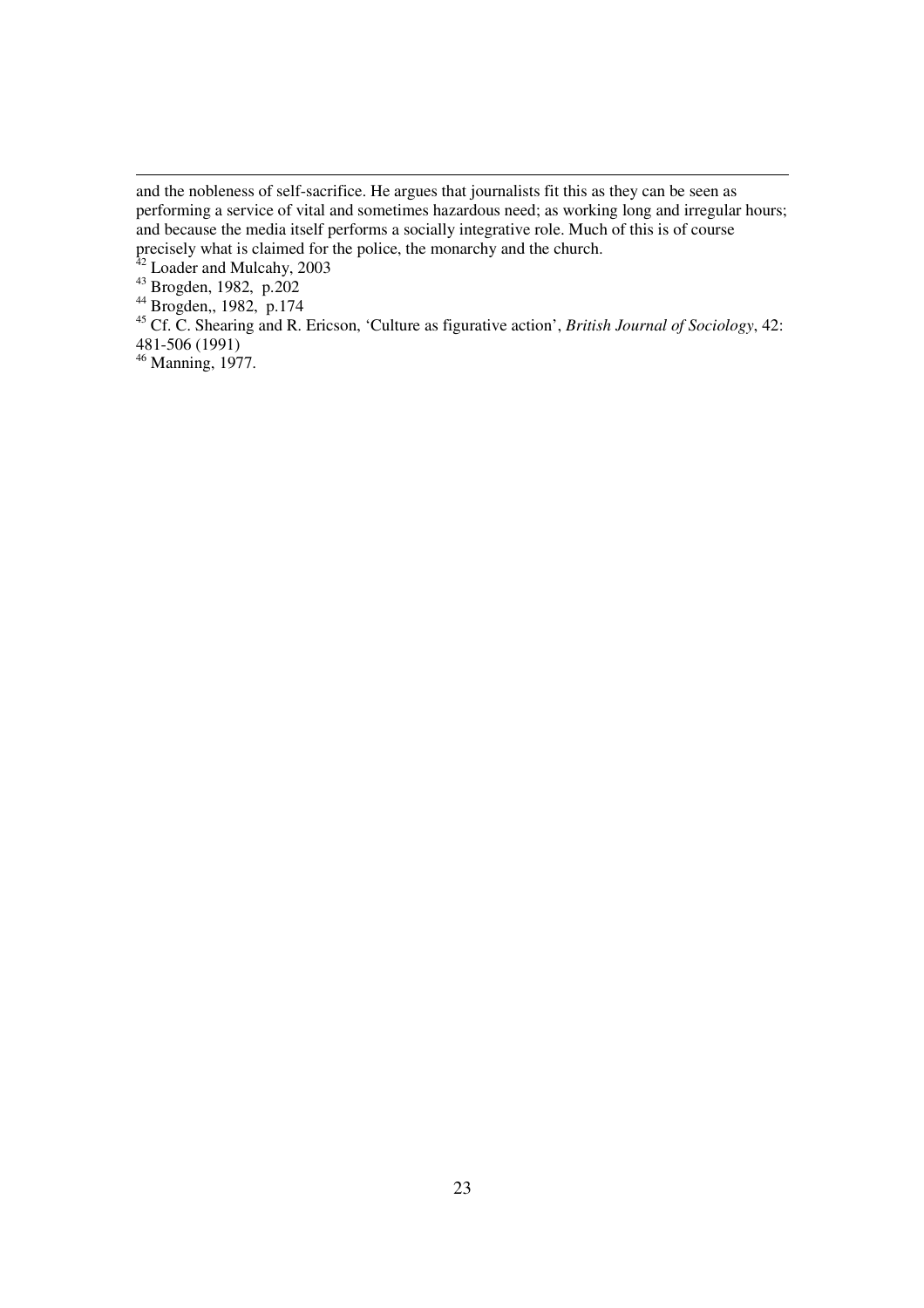# **TABLE 1 Banton's contrasts between the two nations**

| <b>Scotland</b>                                                                                                           | <b>USA</b>                                                                                                                                             |
|---------------------------------------------------------------------------------------------------------------------------|--------------------------------------------------------------------------------------------------------------------------------------------------------|
| 6% population growth in past 20 years                                                                                     | Population doubled<br>More racially/class divided $-$ so difficult<br>to establish accepted norms of conduct.<br>Plural values; a settler nation       |
| High social density                                                                                                       | Lower social density                                                                                                                                   |
| Police identify with whole<br>system/institution                                                                          | Police seen in business-like terms                                                                                                                     |
| Behaviour associated with role, i.e.<br>expected ways of behaving                                                         | Behaviour seen as an expression of<br>individuality rather than performance of a<br>role; conformity is deplored                                       |
| Social relations occur at a distance –<br>police are socially segregated                                                  | Less prestige accorded to police; less<br>segregated police role                                                                                       |
|                                                                                                                           |                                                                                                                                                        |
| Police act impersonally, they behave in<br>role; the uniform acts as a guarantor of<br>status/authority                   | Police act personally, they are more<br>familiar with people – even friendly; role<br>on the job is less clearly defined                               |
| Prestige is accorded to the role; authority<br>is embodied in the uniform                                                 | Conduct is less confined                                                                                                                               |
| Police act deferentially but rely on<br>'presence', so little action                                                      | Police can not rely on the authority of 'the<br>badge'. More individualistic and non-<br>conforming; fewer laws and regulations<br>governing behaviour |
| Police find difficulties in mixing socially<br>because this can be tainted by their<br>occupational role; moral rectitude | Private roles are less contaminated by<br>occupational role                                                                                            |